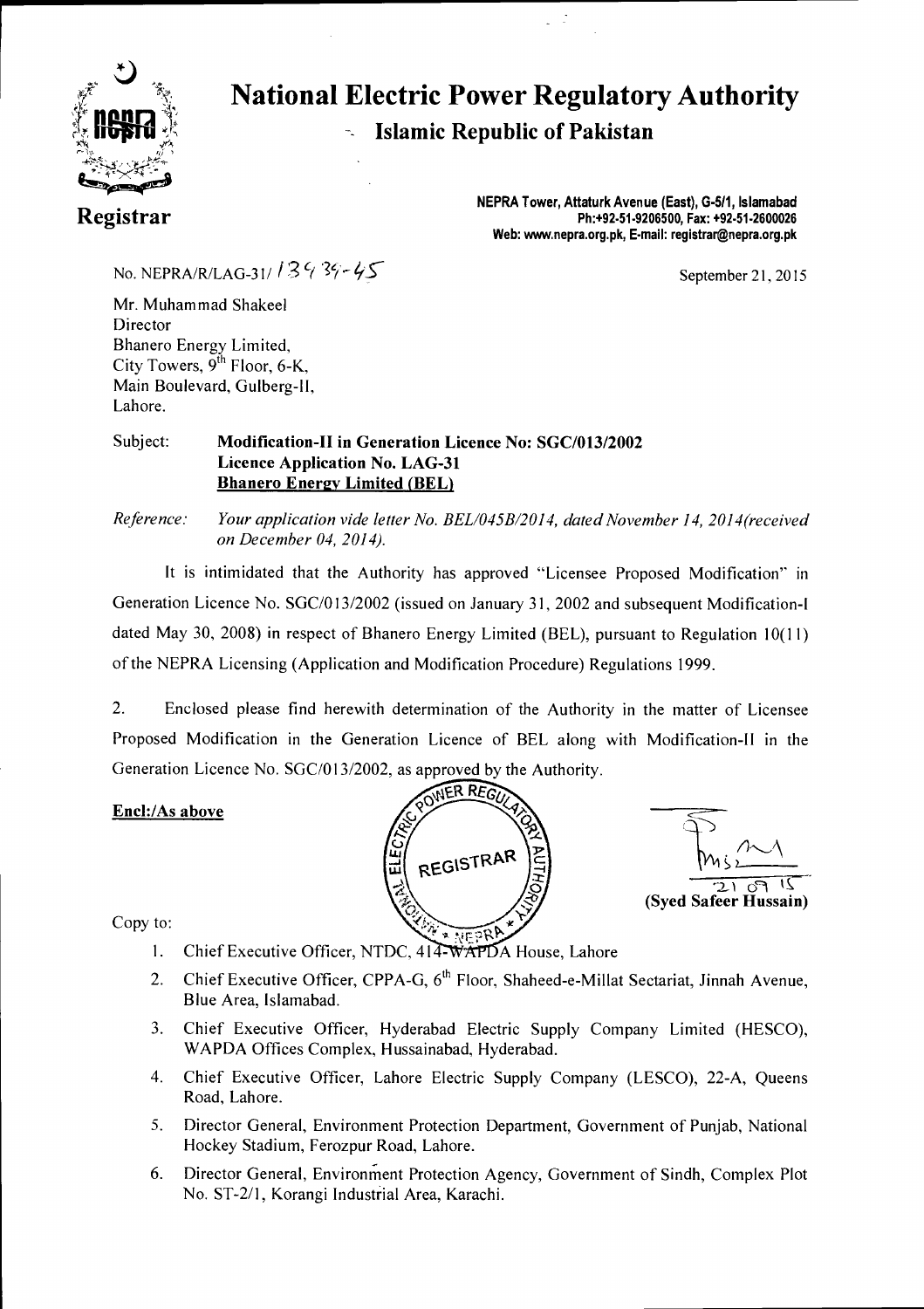### **National Electric Power Regulatory Authority**  (**NEPRA**)

### **Determination of Authority in the Matter of Licensee Proposed Modification of Bhanero Energy Limited**

### **September 11, 2015 Case No. LAG-31**

### **(A). Background**

(i). The Authority granted Generation Licence (No. SGC/013/2002 dated January 31, 2002 and Modification-I dated May 30, 2008) to Bhanero Energy Limited (BEL) in terms of Section-15 of the Regulation of Generation, Transmission and Distribution of Electric Power Act, 1997 ("the NEPRA Act").

(ii). Further, the Authority also allowed BEL a Second Tier Supply Authorization (STSA) for supplying electric power to four (04) designated Bulk Power Consumers (BPCs) in terms of Section-22 of the NEPRA Act and Rule-7 of the NEPRA Licensing (Generation) Rules, 2000 ("the Rules").

### **(B). Submission of Modification**

(i). In accordance with Regulation-10(2) of the National Electric Power Regulatory Authority Licensing (Application & Modification Procedure) Regulations, 1999 (the Regulations), BEL communicated a Licensee Proposed Modification (LPM) in its above mentioned Generation Licence on December

ER REGI

REGISTRAR

NFS

tæt

04, 2014.

Page 1 of 9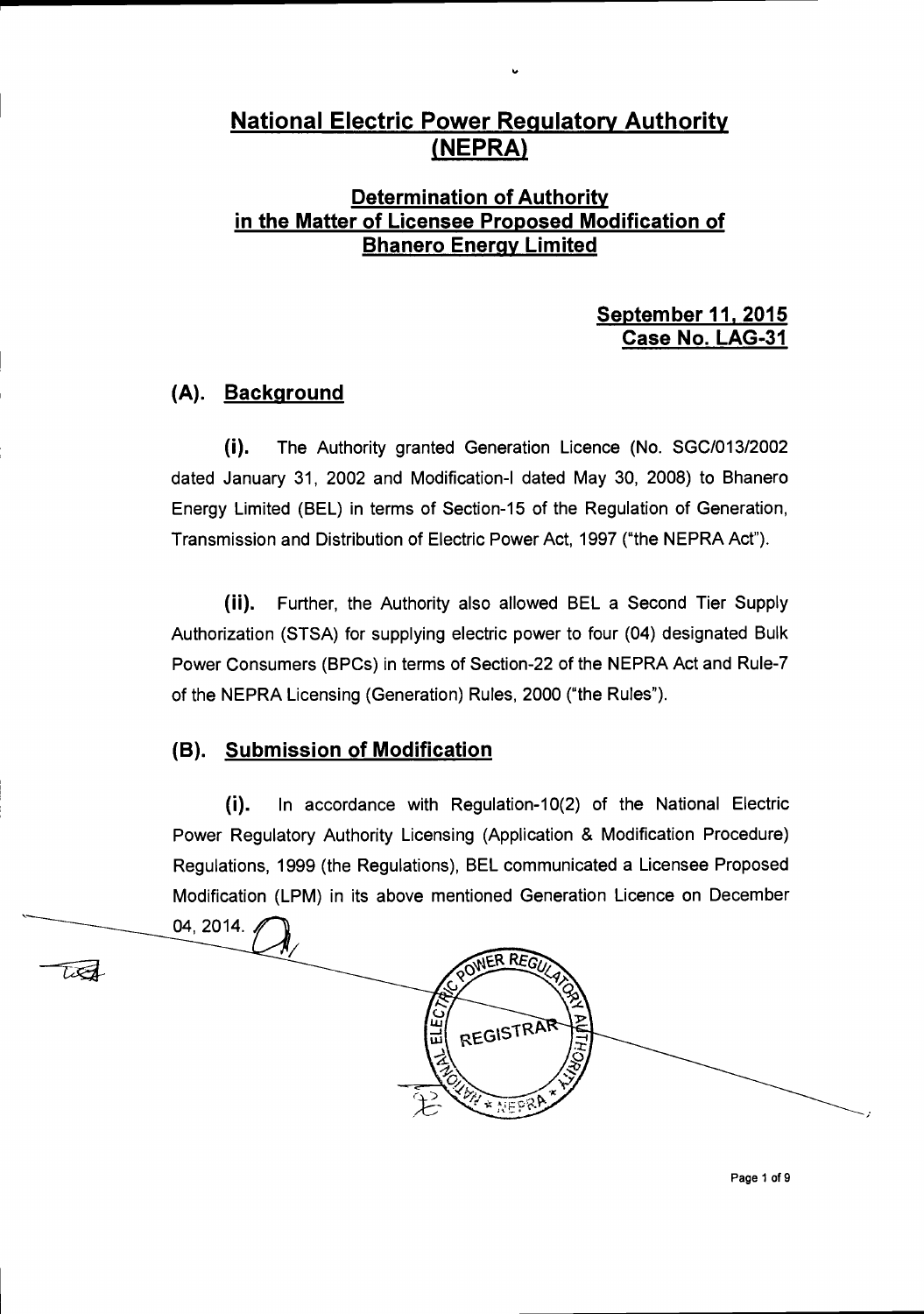(ii). In the "Text of the Proposed Modification", BEL submitted that it intended adding 00.83 MW to its existing capacity at Plant-I at Kotri. Whereas, another 19.00 MW would be added at Plant-II at Ferozewatwan. Further, BEL informed that it was planning supplying power to two (02) new consumers in the name of Umer Forms (Private) Limited (UFPL) and Blessed Textile Limited Unit No.3 (BTL-3) from Plant-II.

(iii). Regarding the "Statement of the Reasons in Support of the Modification" BEL submitted that load requirements of its BPCs at Plant-I and Plant-II were on the rise. Therefore, in order to meet the demand of its designated BPCs, it is inevitable to enhance the installed capacity of Plant-I and Plant-II.

(iv). Regarding the "Statement of the Impact on the Tariff, Quality of Service (QoS) and the Performance by the Licensee of its obligation under the Licence", BEL informed that addition of oil based engines would not have any adverse impact on Tariff, QoS and its Performance under the granted Generation Licence.

### **(C). Processing of Modification**

(1). After completion of all the required information as stipulated under the Regulation 10 (2) and 10 (3) of the Regulations by BEL, the Registrar accepted the LPM for further processing.

(ii). The Registrar published the communicated LPM on December 30, 2014 in one English and one Urdu daily news papers, seeking comments of the general public and other stakeholders, in favor or against the communicated LPM.

**WER REG REGISTRAR** NFPR<sup>1</sup> Page 2 of 9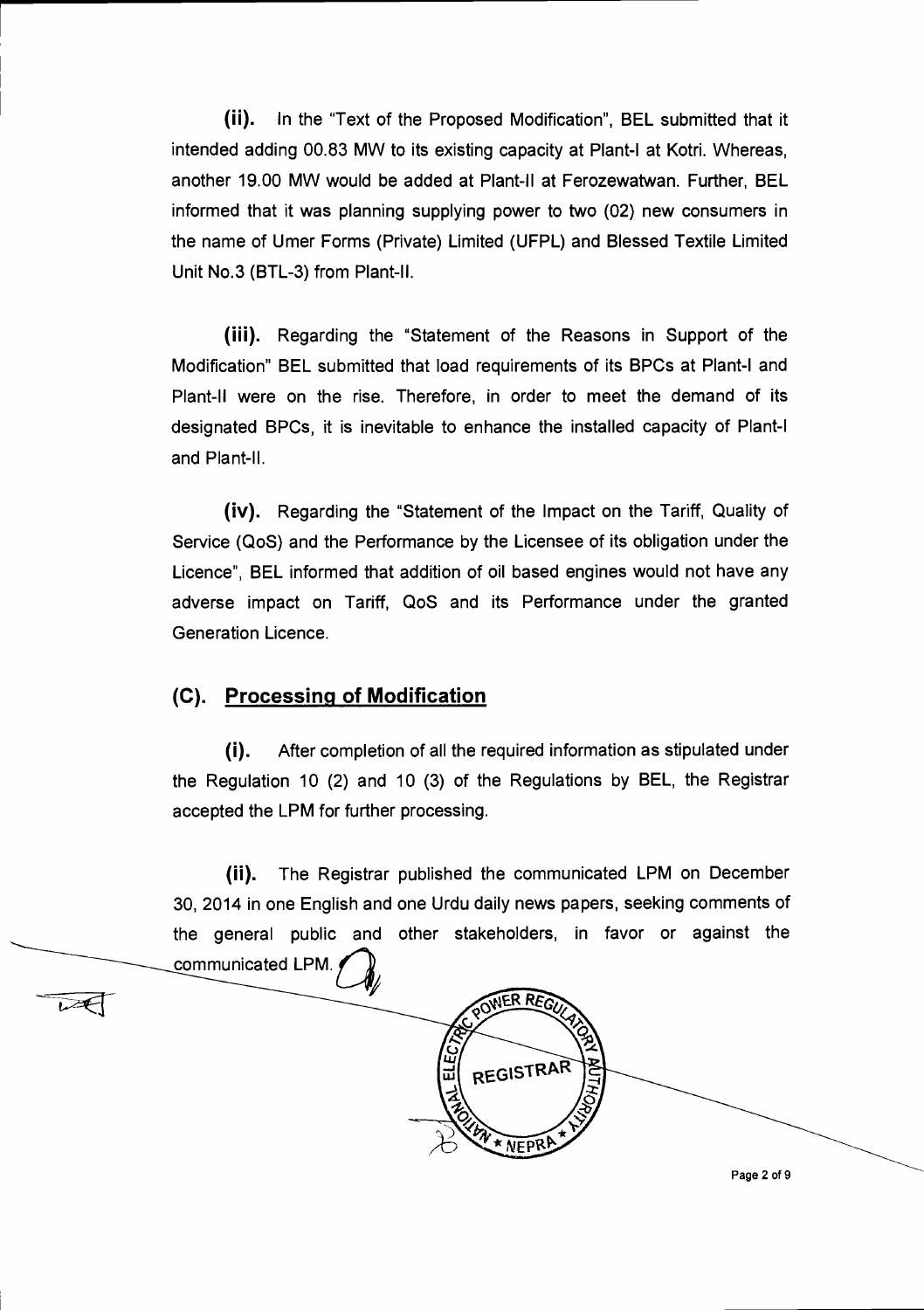(iii). Apart from the said notice in the press, separate letters were also sent to experts, government ministries and representative organization etc. inviting their views and comments in the matter.

### **(D). Comments of Stakeholders**

(i). In reply to the above, the Authority received comments from five (05) stakeholders. These included Environmental Protection Agency Government of Sindh (EPA Sindh), Kotri Association of Trade & Industry (KAT&I), Sui Northern Gas Company Limited (SNGPL), Ministry of Water & Power (MoW&P) and Ministry of Petroleum & Natural Resources (MoP&NR). The salient points of the comments offered by the said stakeholders are summarized as follows:-

- (a). EPA Sindh expressed that projects pertaining to any development activity require submission of Initial Environmental Examination (IEE) or Environmental Impact Assessment (EIA). BEL has not submitted any such report. Therefore, till the compliance of legal formalities, the request of BEL may not be considered;
- (b). KAT&I commented that proposed addition in Generation capacity would help in controlling the current power crises. KAT&I supported the communicated LPM;
- (C). SNGPL stated that no gas connection has been provided to BEL. Therefore, it has no comments to offer in the matter;



Page 3 of 9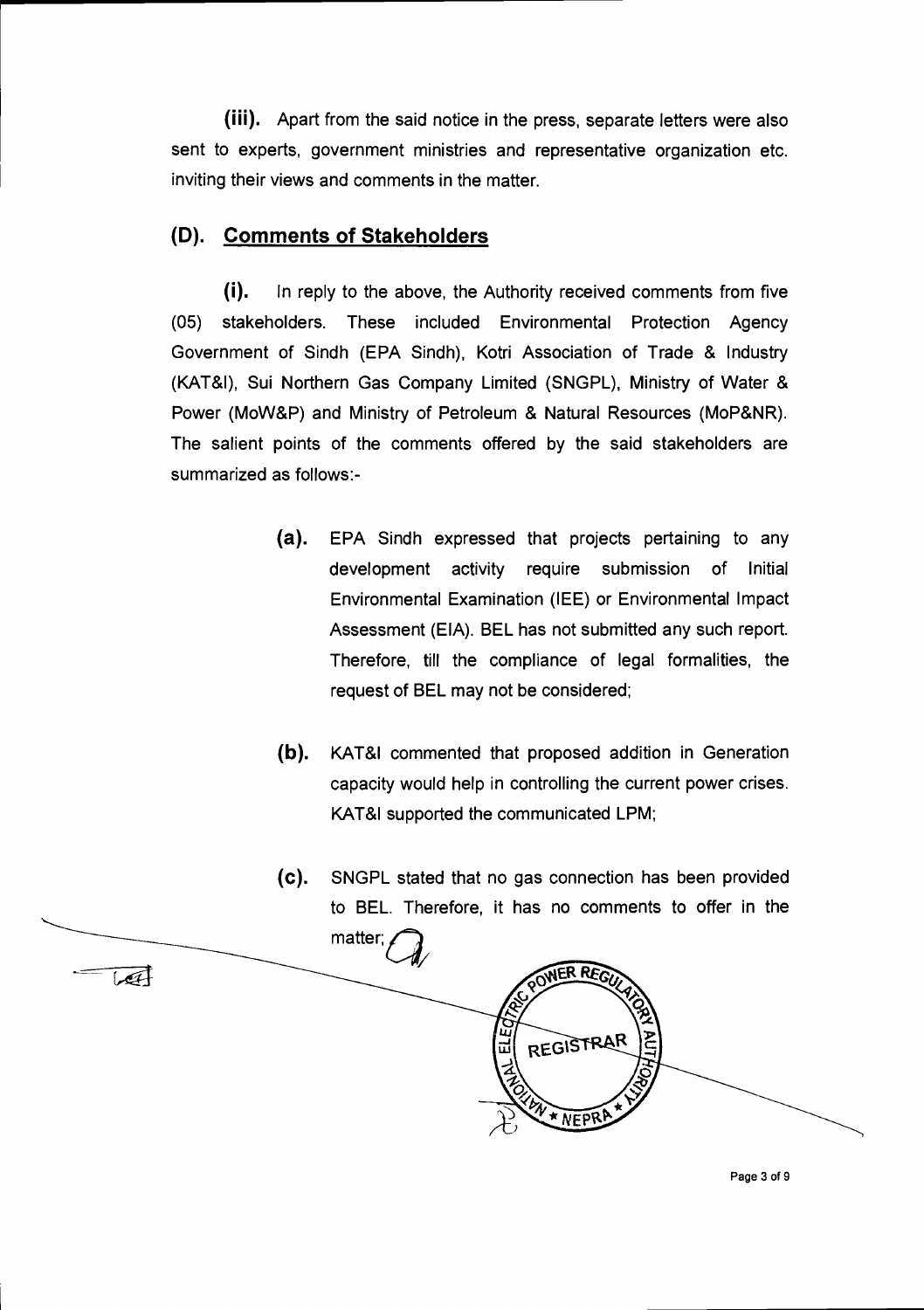- (d). MoW&P remarked that the Authority may process the LPM of BEL as per provisions of NEPRA Act, relevant rules and policy guidelines; and
- (e). MoP&NR in its comments desired certain information pertaining to gas connection of BEL i.e. Account No., detail of additional gas requirements and approval from SNGPL or SSGC etc.

(ii). The Authority examined the above comments of the stakeholders and generally found the same in favor of the communicated LPM except a few observations made by EPA Sindh and MoP&NR. In view of the said, the Authority decided seeking perspectives of BEL on the comments of the said stakeholders.

(iii). In response to the above, BEL provided necessary approval of EPA Sindh. Whereas, about the queries of MoP&NR, it was submitted that BEL would not require any additional gas for its Plant-I. The Authority considered the rejoinders of BEL and found the same satisfactory. In consideration to the said, the Authority considered it appropriate to proceed further as stipulated in the Regulations and the Rules.

### **(E). Approval of LPM**

tree

(i). In terms of Regulation-10(5) of the Regulations, the Authority is entitled to modify a licence subject to and in accordance with such further changes as the Authority may deem fit if, in the opinion of the Authority such modification (a). does not adversely affect the performance by the licensee of its obligations; (b). does not cause the Authority to act or acquiesce in any act or omission of the licensee in a manner contrary to the provisions of the NEPRA Act or the rules or regulations made pursuant to the NEPRA Act; (c). is

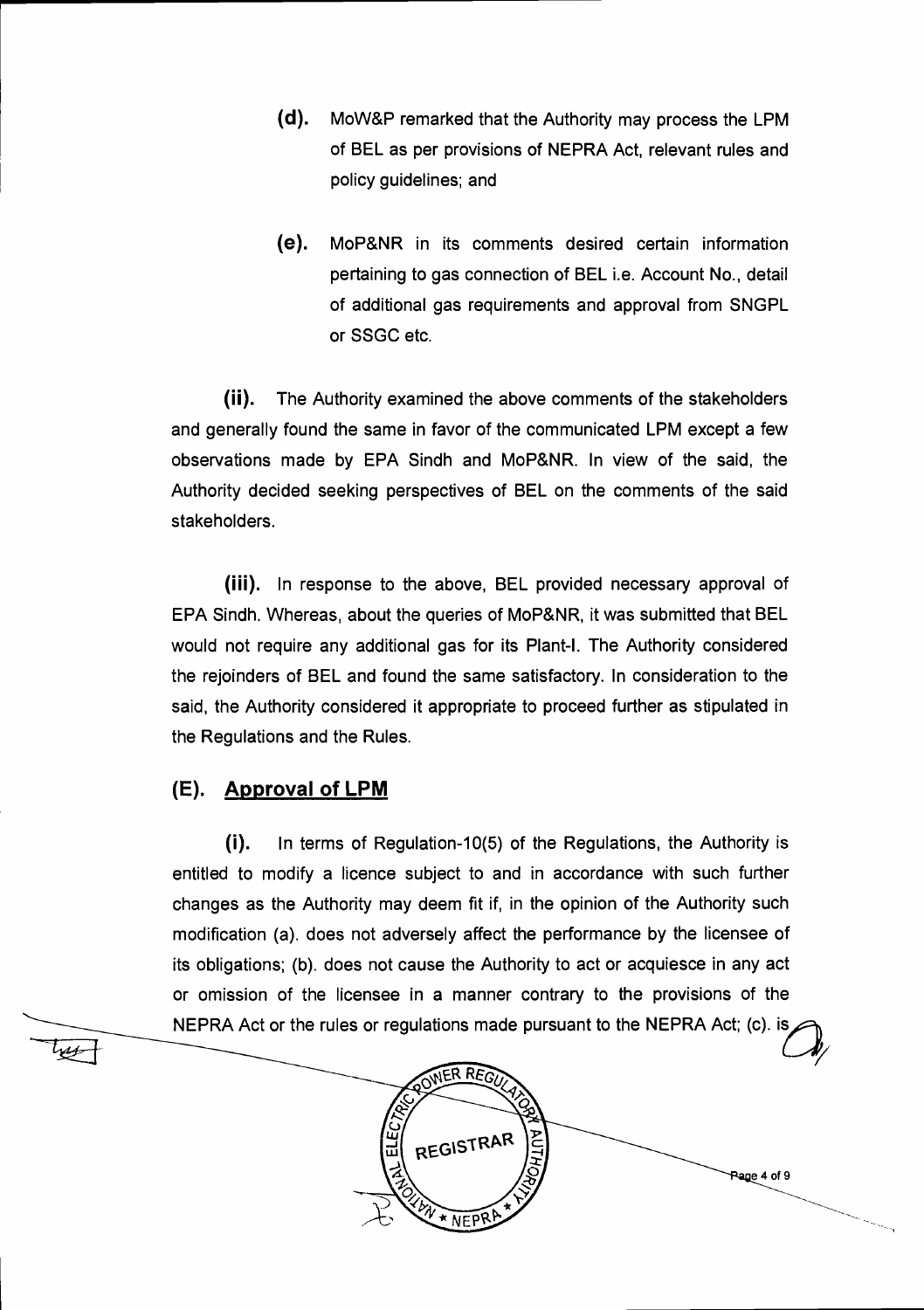or is likely to be beneficial to the consumers; (d). is reasonably necessary for the licensee to effectively and efficiently perform its obligations under the licence; and (e). is reasonably necessary to ensure the continuous, safe and reliable supply of electric power to the consumers keeping in view the financial and technical viability of the licensee.

(ii). As explained above, the Authority granted BEL a Generation Licence No. SGC/013/2002 dated January 31, 2002 with an installed capacity of 16.4 MW for its two distinctly located Generation Facilities/Power Plants. Out of the said, one Generation Facility (i.e. Plant-I) with an installed capacity of 1.905 MW is located at E-2, SITE, Kotri in the Province of Sindh and other Generation Facility (i.e. Plant-II) with an installed capacity of 14.495 MW at 18- KM Sheikhupura-Faisalabad Road near Ferozewatwan, District Sheikhupura, in the Province of Punjab. Initially the Authority allowed BEL an STSA to supply electricity to seven (07) BPCs. These included Bhanero Textile Mills No.1 (BTML-1) from Plant-I, Bhanero Textile Mills No. 2 (BTML-2), S.B. Jadeed Hatchery, Qazi Yarn (Private) Limited, Nishat Mills Limited, Blessed Textile Limited (BTL-1&2) and Faisal Spinning Mills Limited (FSML) from Plant-II. All the said BPCs are located on private property within the same premises of BEL. Later on, the Authority through Modification-I dated May 30, 2008 allowed enhancement in the capacity of Plant-I to 2.805 MW while, three (03) designated BPCs at Plant-II were excluded from the STSA. The present request of BEL pertains to addition in the installed capacity of (a). Plant-I from 2.805 MW to 3.635 MW [by installing additional three (03) latest, fuel efficient Waukesha made Gas Engines and retiring three old Gas Engines (2 x 0.635 MW + 1 x 0.900 MW)] and (b). Plant-II from 14.495 MW to 33.695 MW by installing three  $(03 \times 6.40 \text{ MW})$  most reliable and environmental friendly Wartsila made RFO Engines. Further, BEL intends supplying to two (02) new industrial units which included UFPL and BTL-3. In order to supply to the said





Page 5 of 9

 $\int$  $\frac{1}{\sqrt{2}}$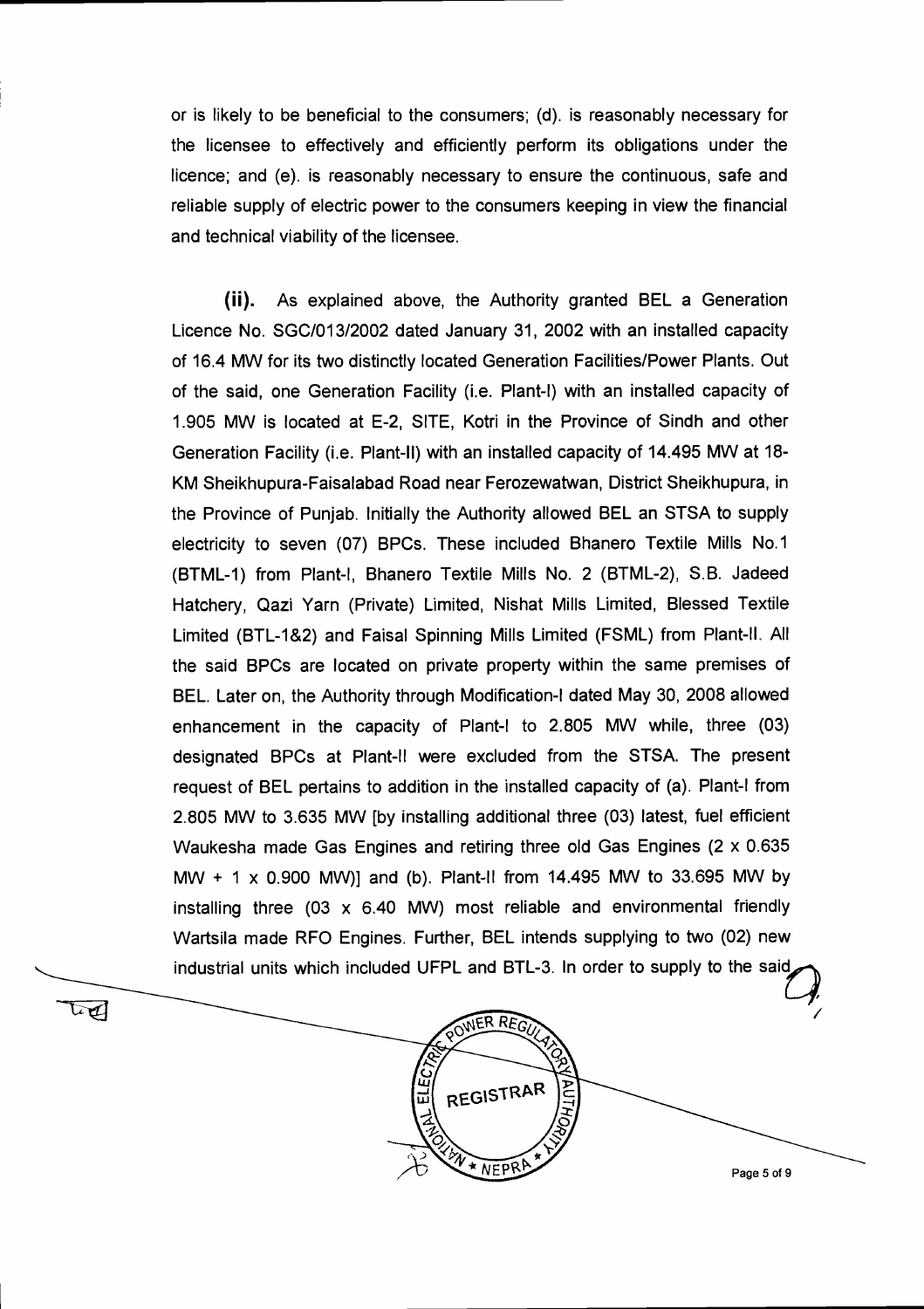units, the Licensee/BEL plans laying two additional Feeders crossing the main Sheikhupura-Faisalabad Road, Ferozewatwan.

(iii). The Authority is well aware that presently there is severe shortage of electricity in the country and there is huge Supply-Demand gap. In view of this, the Distribution Companies are facing difficulties in serving their consumers. Due to the prevailing situation, the Industrial Units are forced to make their own arrangements to meet their electricity requirements. In view of the said, the Authority considers that the initiative/proposal of BEL/the Licensee of installing/adding more generation capacity to meet with the demands of existing BPCs and two new Industrial units is plausible.

(iv). The Authority clarifies that pursuant to Section-21 of the NEPRA Act, the Authority is competent allowing a Generation Company to sell to a BPC (i.e. a consumer which purchases or receives electric power, at one premise in an amount of one (01) MW or more within the service territory of DISCO. According to the submitted information, the new BPCs (i.e. UFPL and BTL-3) will be purchasing 1.00 MW and 4.4 MW of electric power from BEL. Therefore, under the NEPRA Act, UFPL and BTL-3 for the purpose of supply of electric power may be considered as a BPCs of BEL.

(v). About the request of BEUthe Licensee for supplying to two new industrial units, it is clarified that while granting the original Generation Licence to the Licensee/BEL, the Authority had allowed the Licensee/BEL supplying only to BPCs existing at that time. The said restriction was based to safeguard the interests of DISCOs for making them viable to meet with their Universal Service Obligations. However, with the passage of time, DISCOs are finding it hard to serve their BPCs in a better way as there is huge Supply-Demand gap and DISCOs are forced to carry out the load-shedding. In consideration of the said, the Authority is of the considered opinion that in the supply constrains



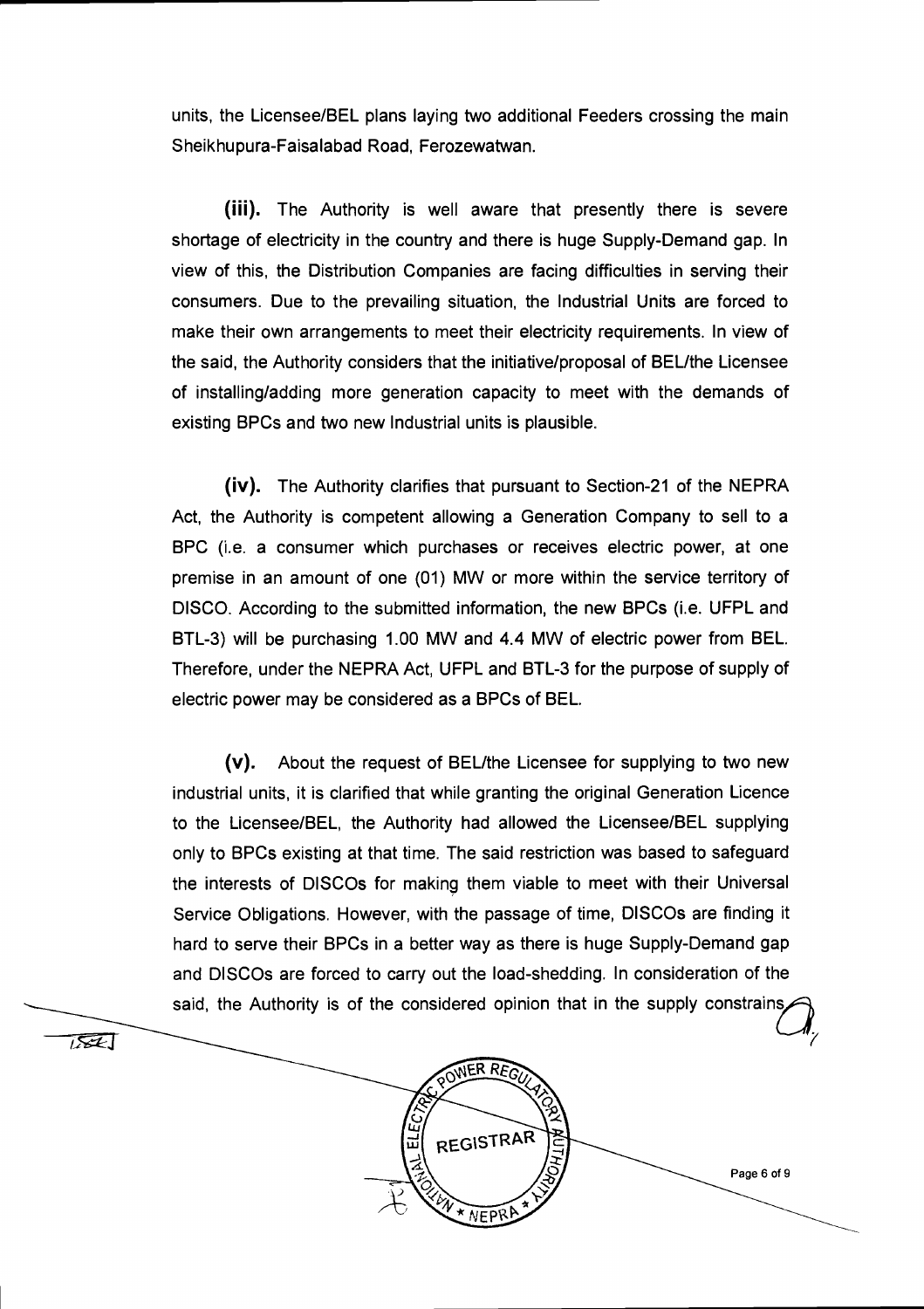imposing said conditions will not be prudent. Therefore, the Authority hereby revokes the said condition for generation companies/Small Power Producers-SPPs for adding more BPCs and allows the Licensee/BEL supplying to the above mentioned new BPCs.

(vi). The Authority has observed for supplying to new BPCs (located across the Public Road), the Licensee/BEL will be required laying Feeder(s) on public property/road which is part of the Service Territory of LESCO for which it has exclusivity in terms of Section-21 and Article-7 of its Distribution Licence No. 03/DU2002, dated April 01, 2002. In terms of Article-9 of its said Distribution Licence, LESCO is obligated to offer its distribution system to any Licensee supplying to a BPC, for which the Authority has been determining the use of system charges. In consideration of the said, LESCO may consider providing the connectivity for transporting the electric power for a BPC from a generating company. Whereas, in this particular case LESCO has not shown any intention to construct the proposed overhead feeder/underground cable connecting the generation facility of BEL to its prospective BPC(s) as stated above. Whereas, BEL and its prospective BPC(s) are ready to construct such facilities. However, the construction of Feeder/laying of overhead feeder/underground cable by BEL and its proposed BPC(s) has implications, as it will require Modification in the Distribution Licence of LESCO for carving out part of its Service Territory to accommodate this overhead feeder/underground cable. In this regard, the Authority does not consider the Modification in the Distribution Licence of LESCO desirable as it will restrict the future expansion of the DISCO. Therefore, the Authority is of the view that BEL or prospective BPC(s) may construct the distribution lines at their cost and hand over the same, either on lease basis or through outright sale to LESCO. However, LESCO would not connect the said facilities with its main distribution system. Further, operation and maintenance of the facilities may be carried out by BEL, prospective BPC(s) or LESCO on mutually agreed terms and conditions





Page 7 of 9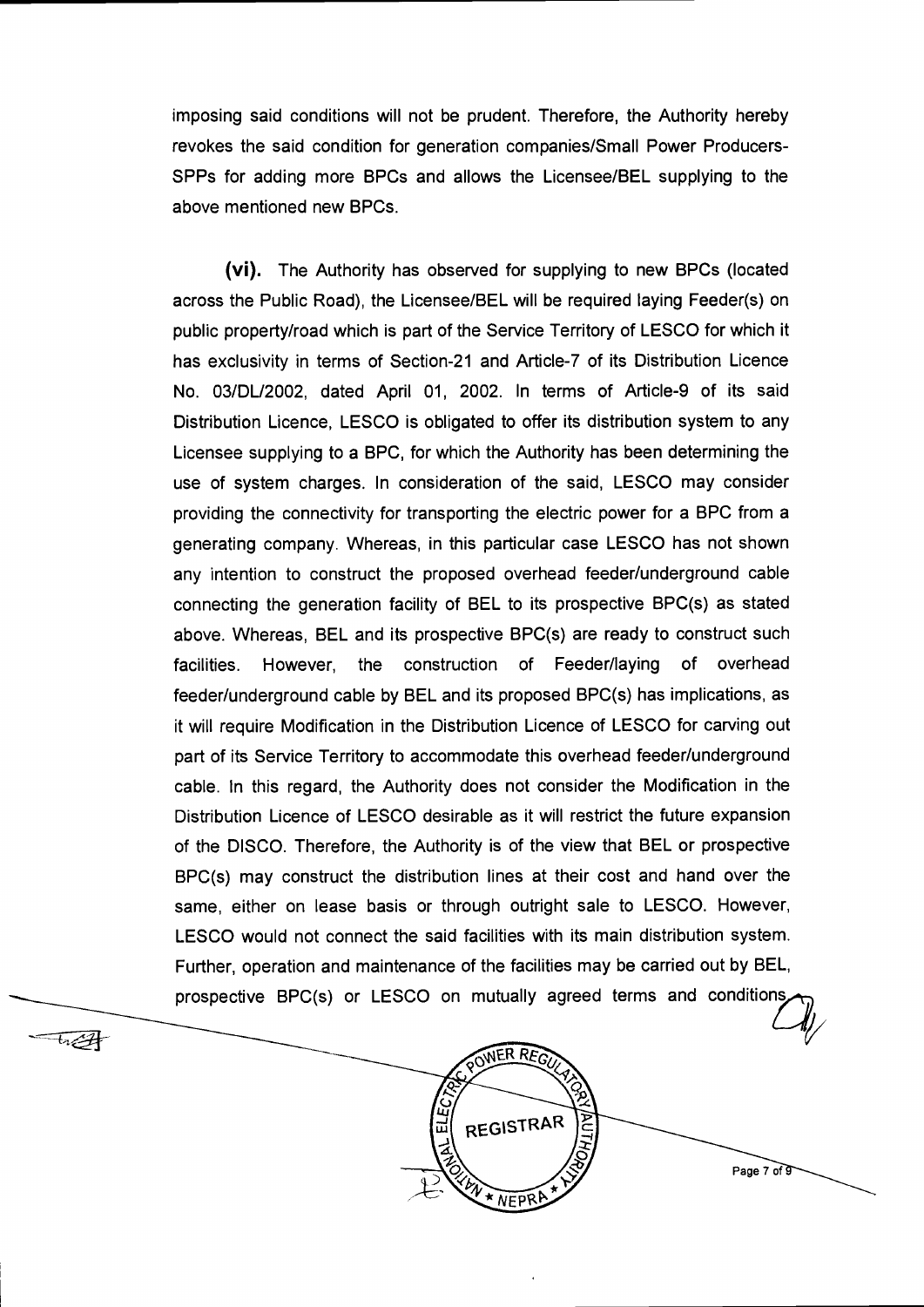Accordingly, the Authority directs BEL, BPC(s) and LESCO to agree to a mutually beneficial arrangement for laying the feeder/cable to allow supplying to the prospective BPC without violating the exclusivity of the DISCO. In laying the overhead feeder/underground cable, BEL and BPC(s) must adhere to all relevant construction, safety and operational standards. However, in case of any dispute, BEL, BPC(s) and LESCO may refer the matter to the Authority for adjudication and decision.

(vii). In accordance with Rule-6 of the Rules, the licensee is allowed to charge only such tariff for the provision of electric power as may be determined approved or specified by the Authority. Regarding the matter of rates, charges, terms and conditions of tariff between BEL and its BPCs (i.e. UFPL and BTL-3), the same will not affect any other consumer or third party. Therefore for the purpose of tariff for UFPL and BTL-3 as BPCs, the Authority considers it appropriate directing BEL, UFPL and BTL-3 agreeing to a bilateral agreement and submitting the same to it for approval and record. Accordingly, BEL will then be allowed to charge the agreed tariff subsequent to the grant of the Generation Licence, in accordance with Rule-6(1)(b) of the Rules.

(viii). In view of the above, the Authority in terms of Regulation 10(11) of the Regulations hereby approves the communicated LPM in the Generation Licence of BEL for installing new generation capacity and addition new BPCs in the name of UFPL and BTL-3. Accordingly, the already granted Generation Licence (No. SGC/013/2002 dated January 31, 2002 and Modification-I dated May 30, 2008) in the name of BEL is hereby modified.

(ix). The changes in "Face Sheet", "Articles of the Generation Licence", "Schedule-I" and "Schedule-II" of the Generation Licence are attached as annexure to this determination. The grant of the LPM will be subject to the provisions contained in the NEPRA Act, relevant rules framed

☑

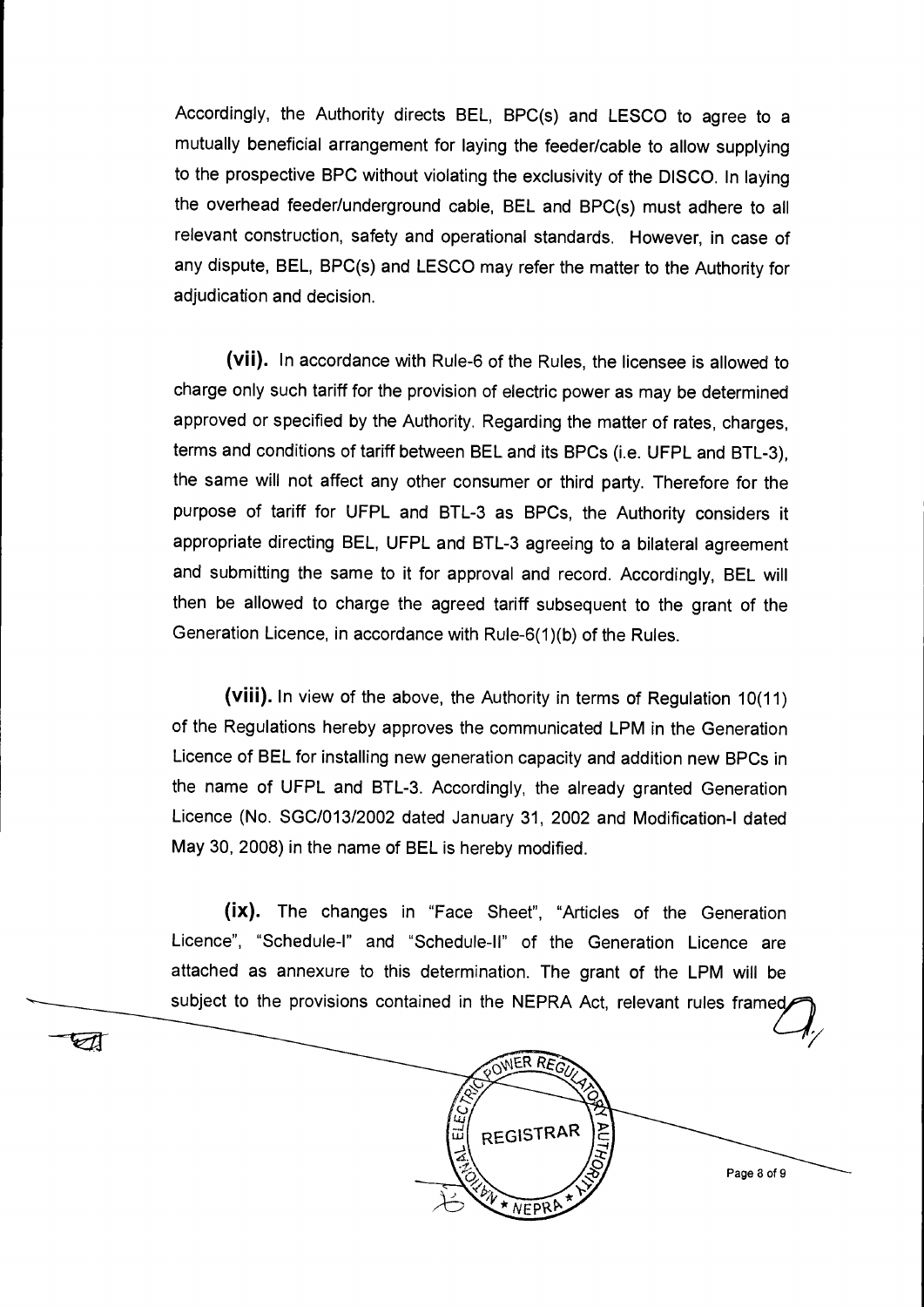there under, terms and conditions of the Generation Licence and other applicable documents.

### **Authority**

Member

Syed Masood-ul-Hassan Naqvi (Member)

 $19/15$ 

 $ii$  by may  $|qq|$ 

 $\zeta$ 

 $3562$ 

Khawaja Muhammad Naeem Member A ttt

Maj. (R) Haroon Rashid Member/Vice Chairman

Himayat UIIah Khan

Brig. (R) Tariq Saddozai Chairman

WER REC

REGISTRAR

\* NEPRI

**ALELE** 

 $\Lambda$ 

 $21.6715$ 

Page 9 of 9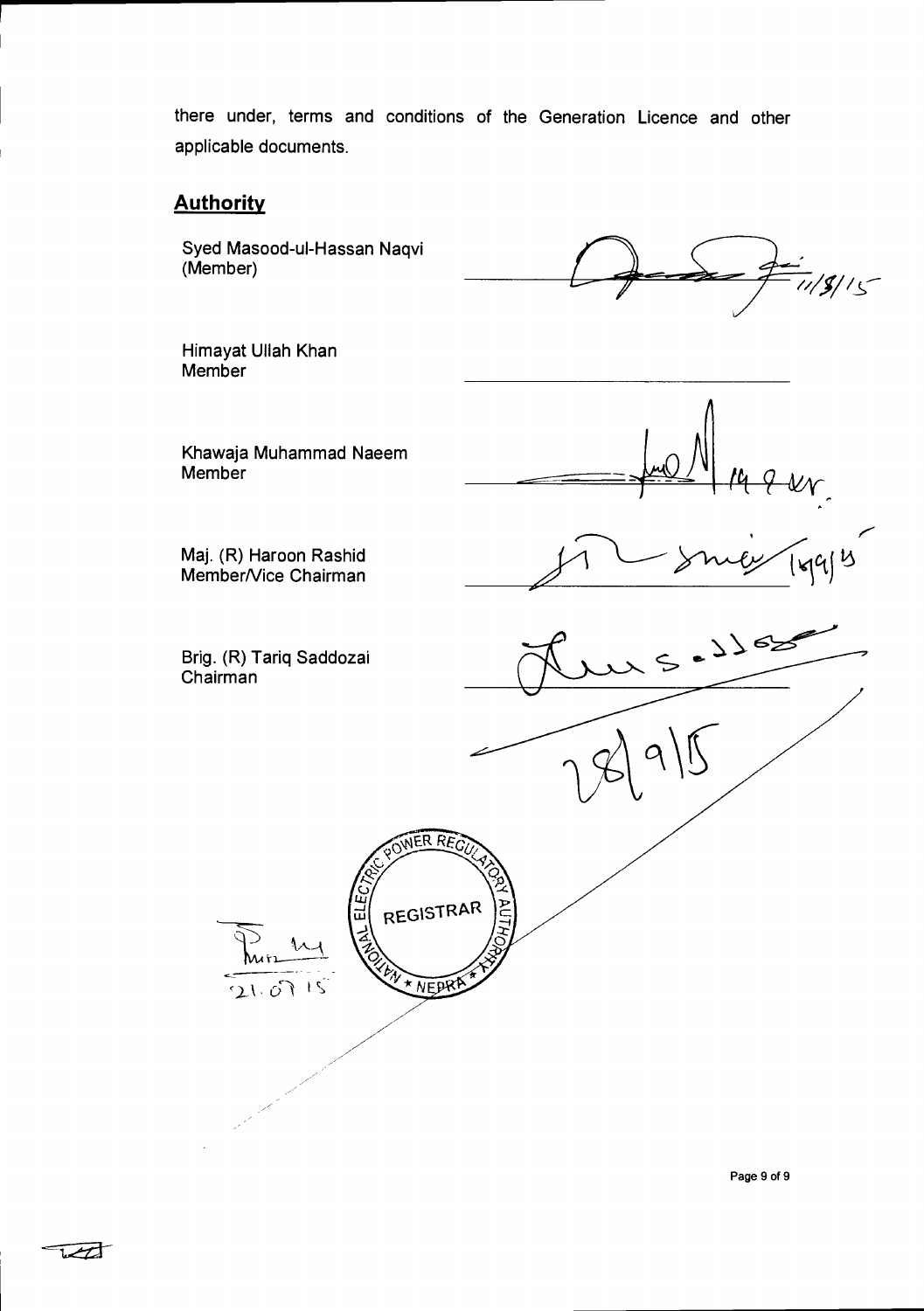### **National Electric Power Regulatory Authority (NEPRA) Islamabad — Pakistan**

### **GENERATION LICENCE**

**No. SGC/013/2002** 

**In exercise of the Powers conferred upon under Section-26 of the Regulation of Generation, Transmission and Distribution of Electric Power Act 1997, the Authority hereby modifies the Generation Licence No.SGC/013/2002 dated January 31, 2002 as amended earlier through Modification-I dated May 30, 2008 granted to Bhanero Energy Limited to the extent of changes mentioned as here under:-** 

- (a). Changes in Schedule-I attached as Revised/Modified Schedule-I;
- **(b). Changes in Schedule-II attached as Revised/M: dified Schedule-H. and**
- **(c). Changes in Second Tier Supply Authorization attached as Amended/Revised Second Tier Supply Authorization.**

This **Modification-II** is given under my hand on this  $\mathcal{AL}^{\text{st}}$  day of **September Two Thousand & Fifteen** 

**Registrar** 



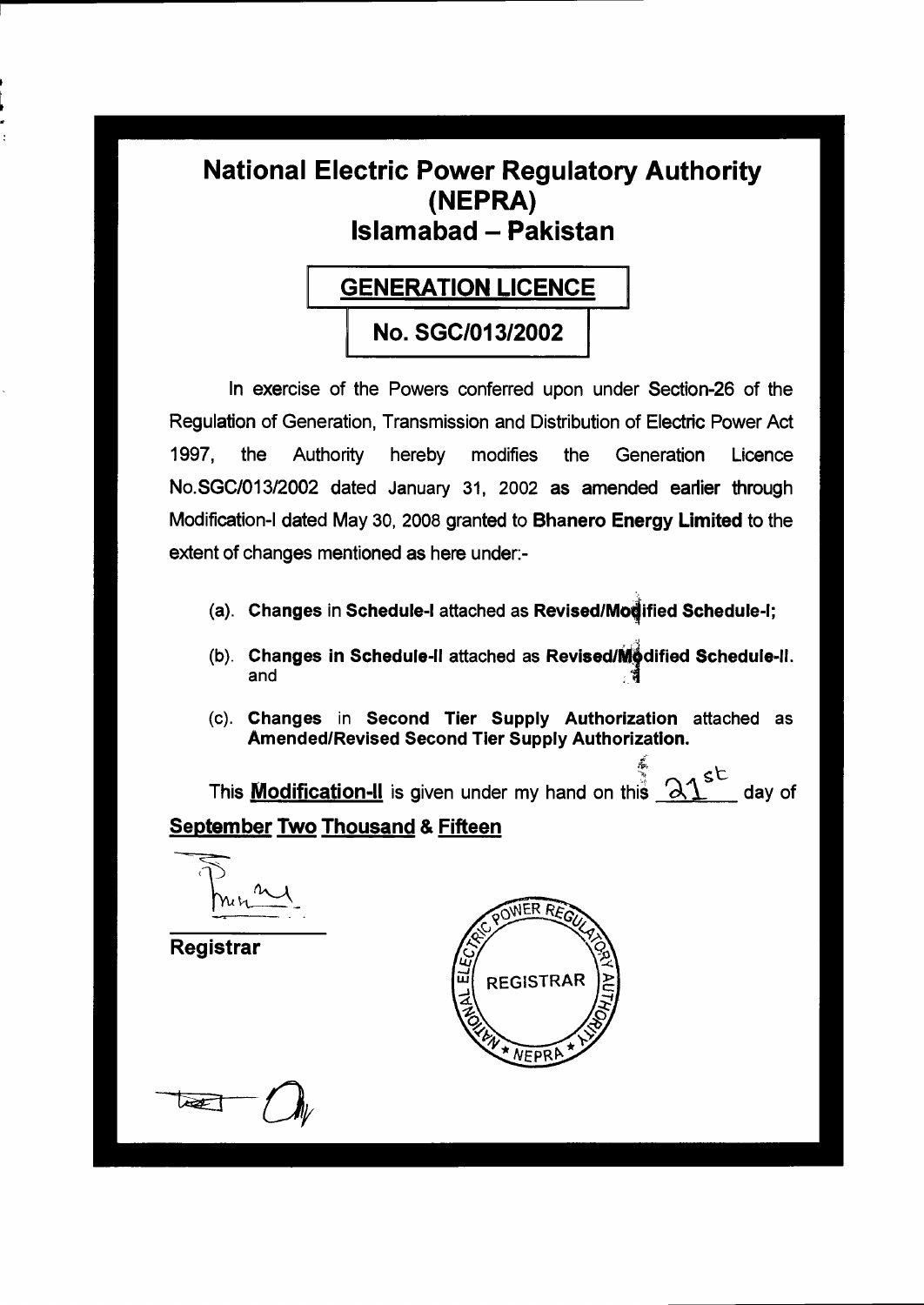### **Location of the Generation Facilitv-I/Power Plant-I of the Licensee/Bahnero Energy Limited (BEL)**



UFT

Page 2 of 25 of Revised/ Modified Schedule-I (Modification-II)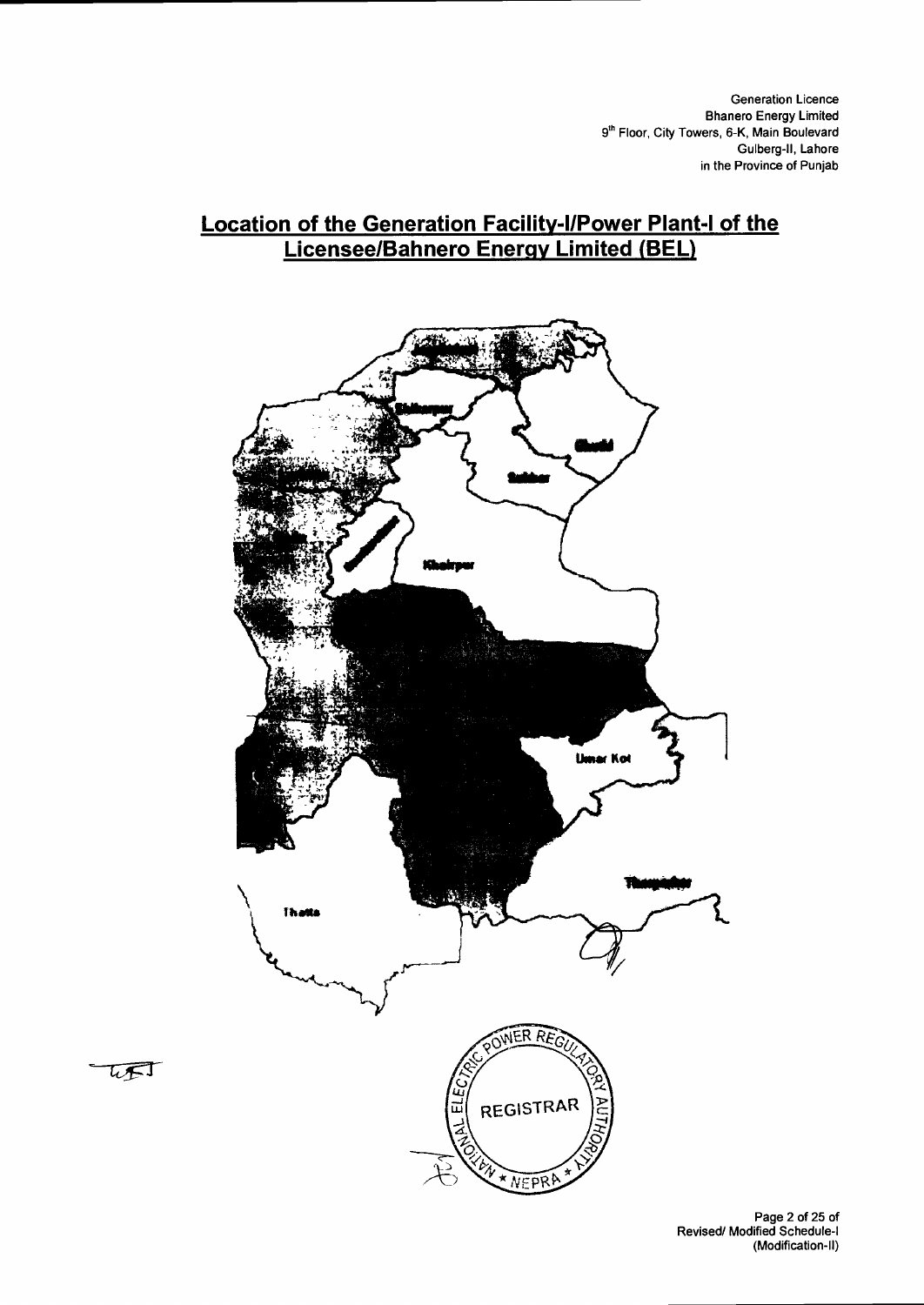### **Layout of the Generation Facility-I/Power Plant-I of the Licensee/BEL**



(Modification-II)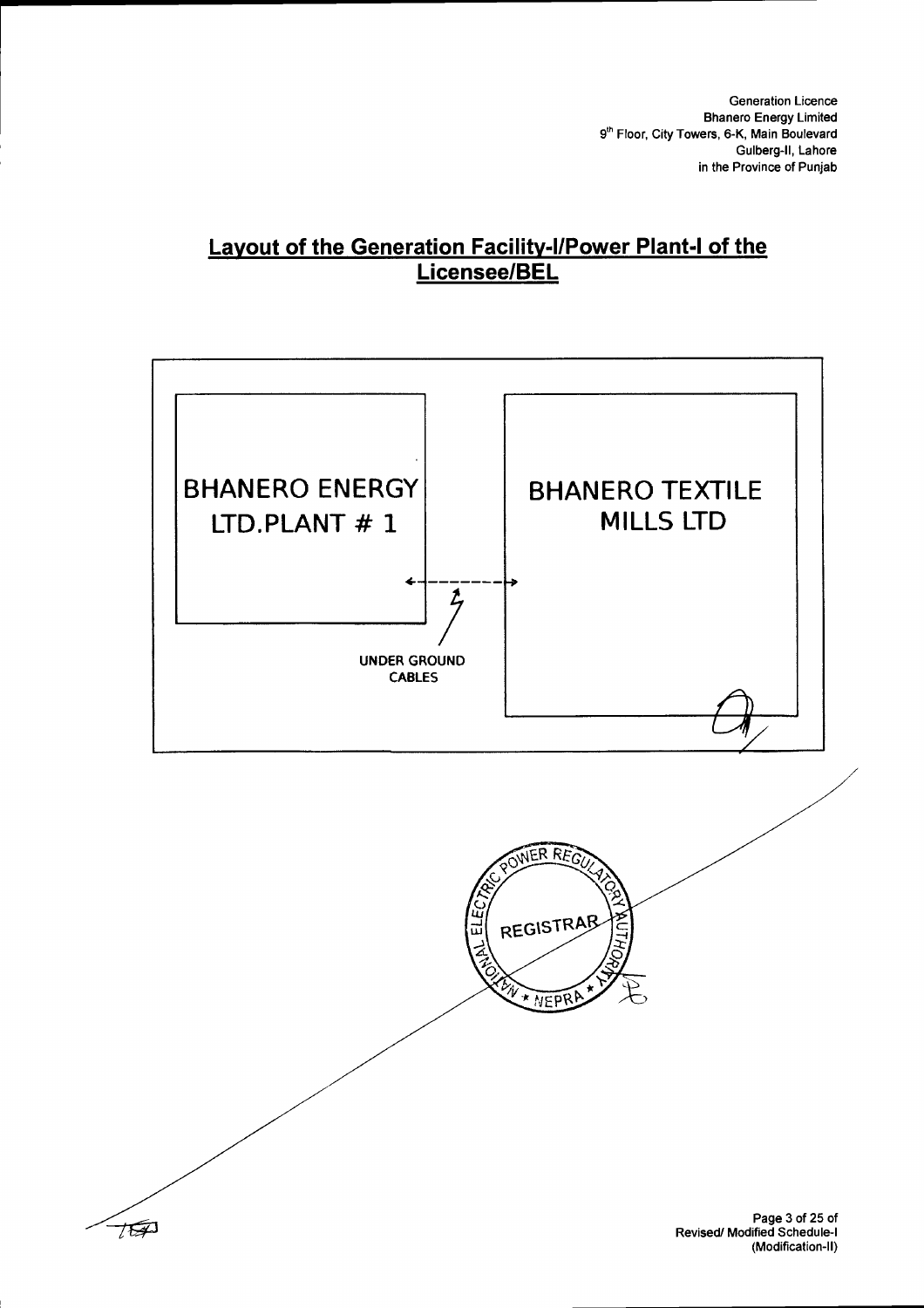### **Single Line Diagram of the Generation Facility-I/Power Plant-I of the Licensee/BEL**



 $\overline{\mathbb{R}^3}$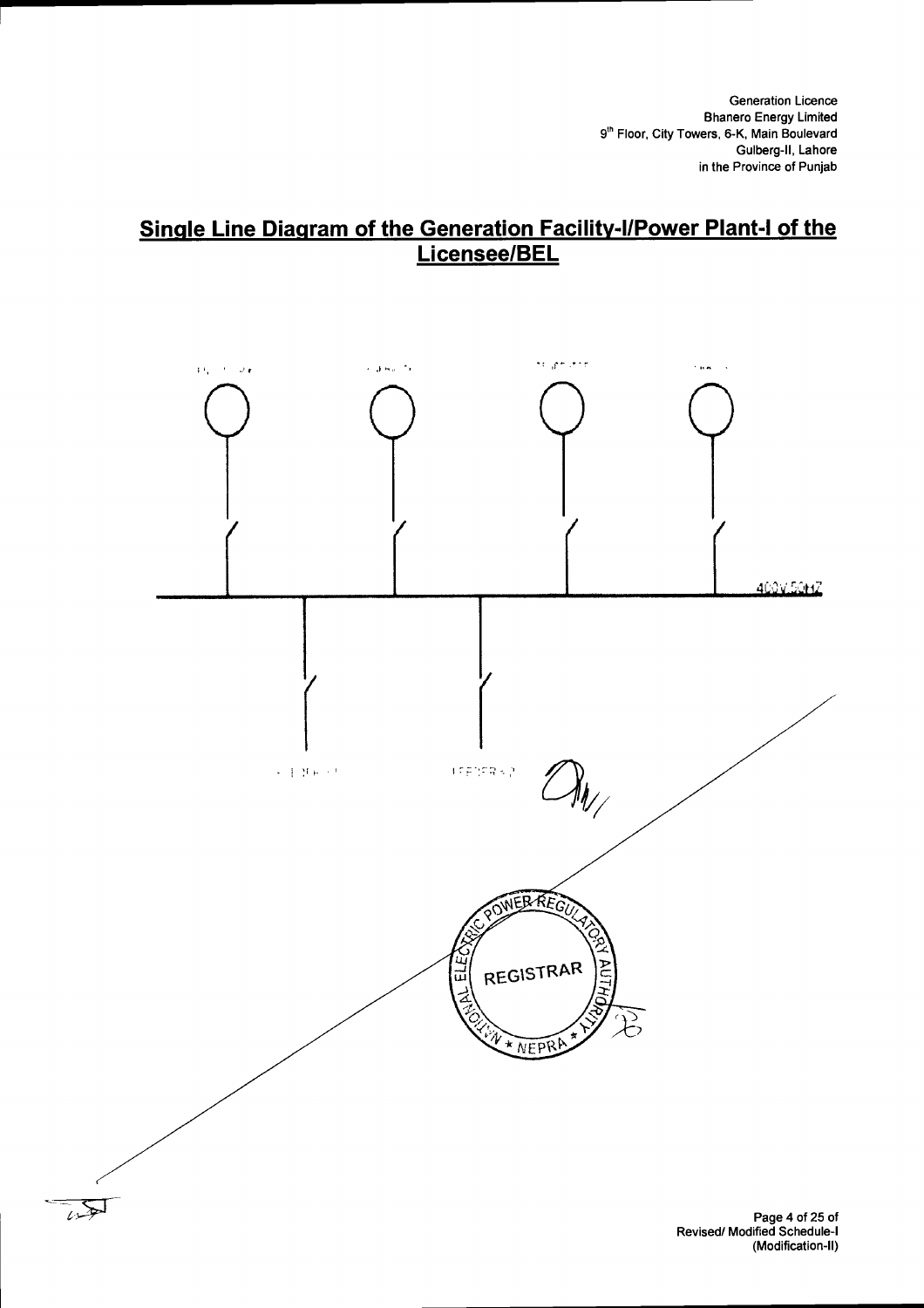## Location of the Generation Facility-II/Power Plant-II of the<br>Licensee/BEL



754

Page 5 of 25 of<br>Revised/ Modified Schedule-I (Modification-II)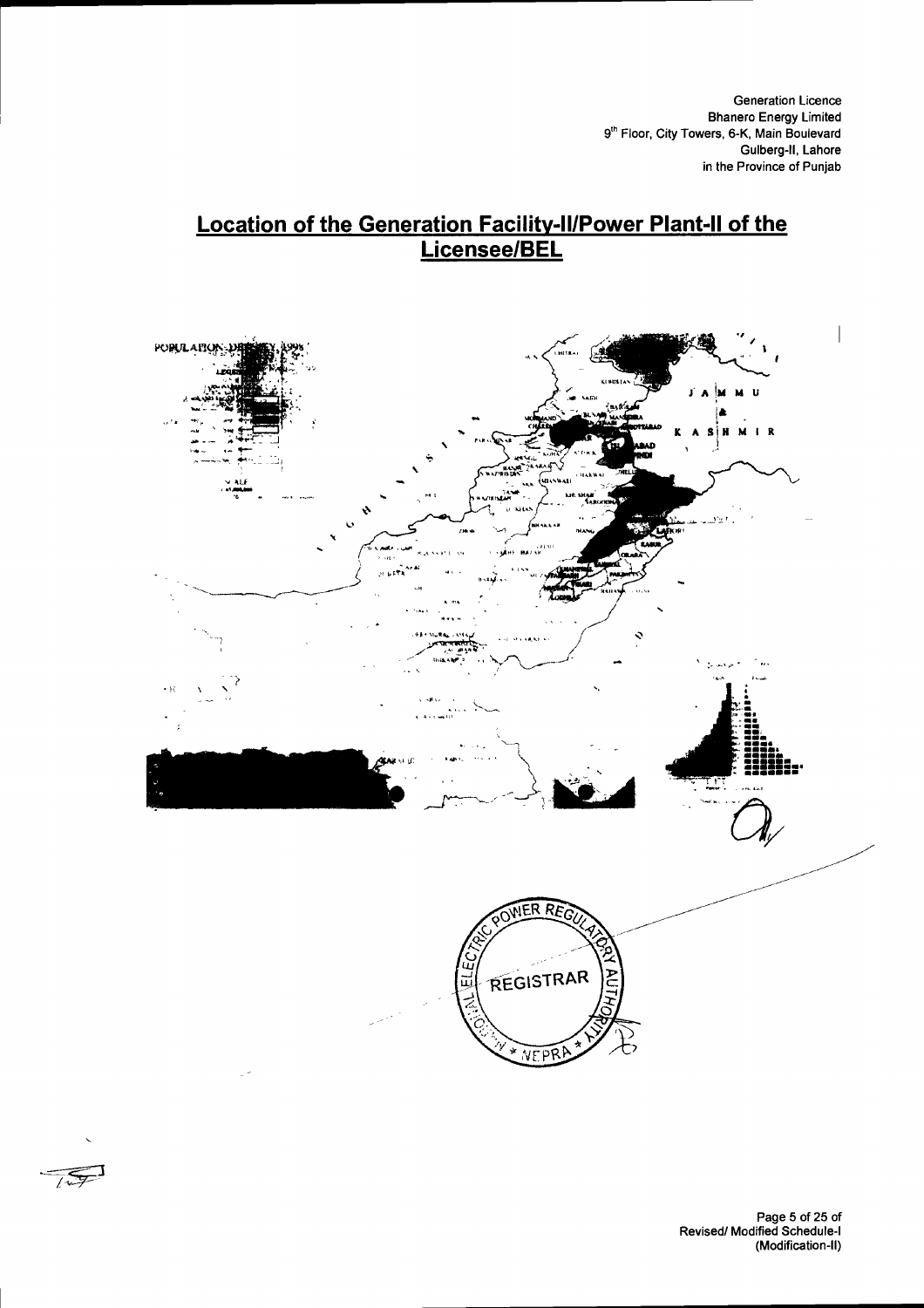### **Location of the Generation Facility-II/Power Plant-II of the Licensee/BEL on Map of Punjab**

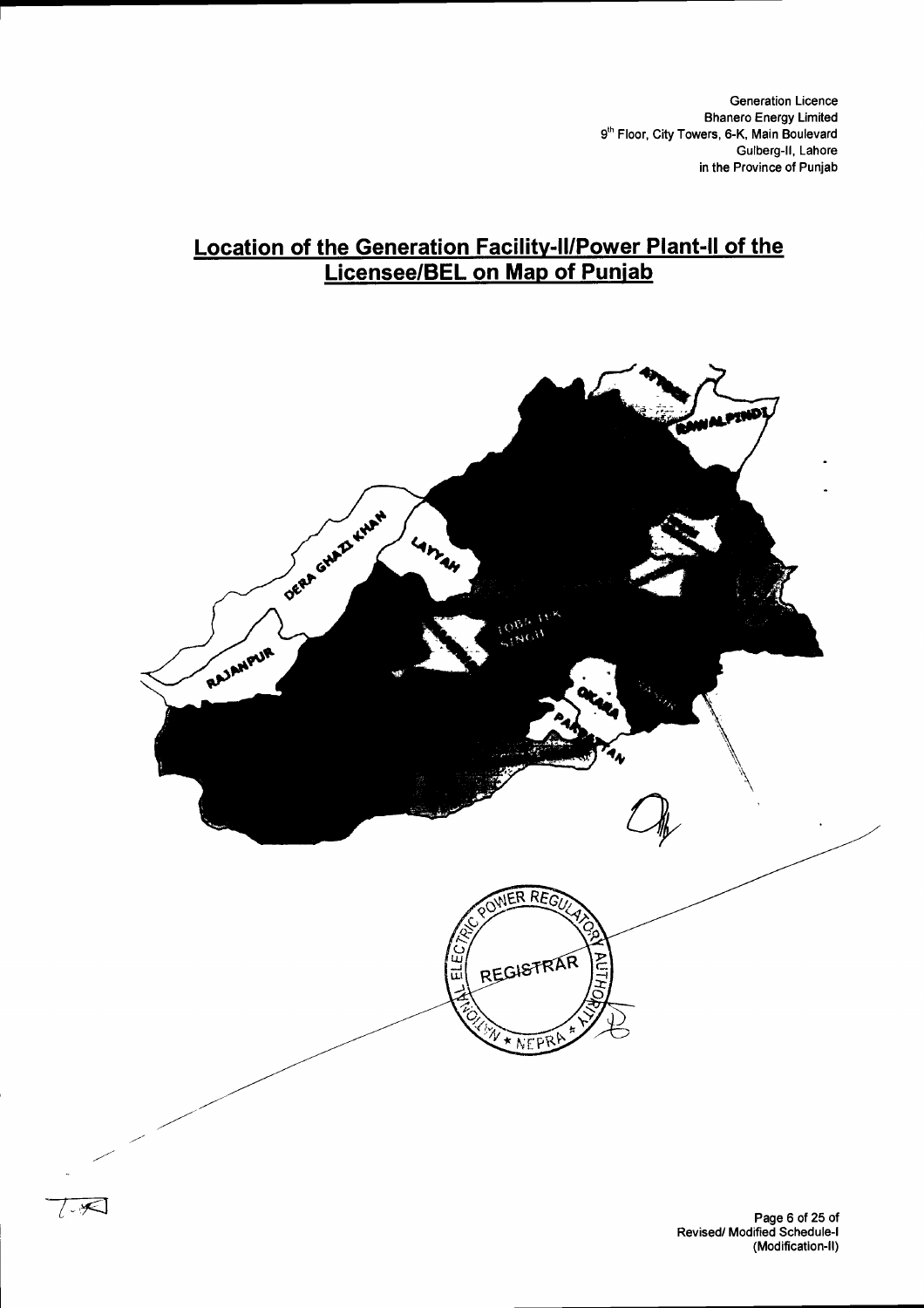### Layout of the Generation Facility-II/Power Plant-II of the Licensee/BEL



大买了

Page 7 of 25 of Revised/ Modified Schedule-I (Modification-II)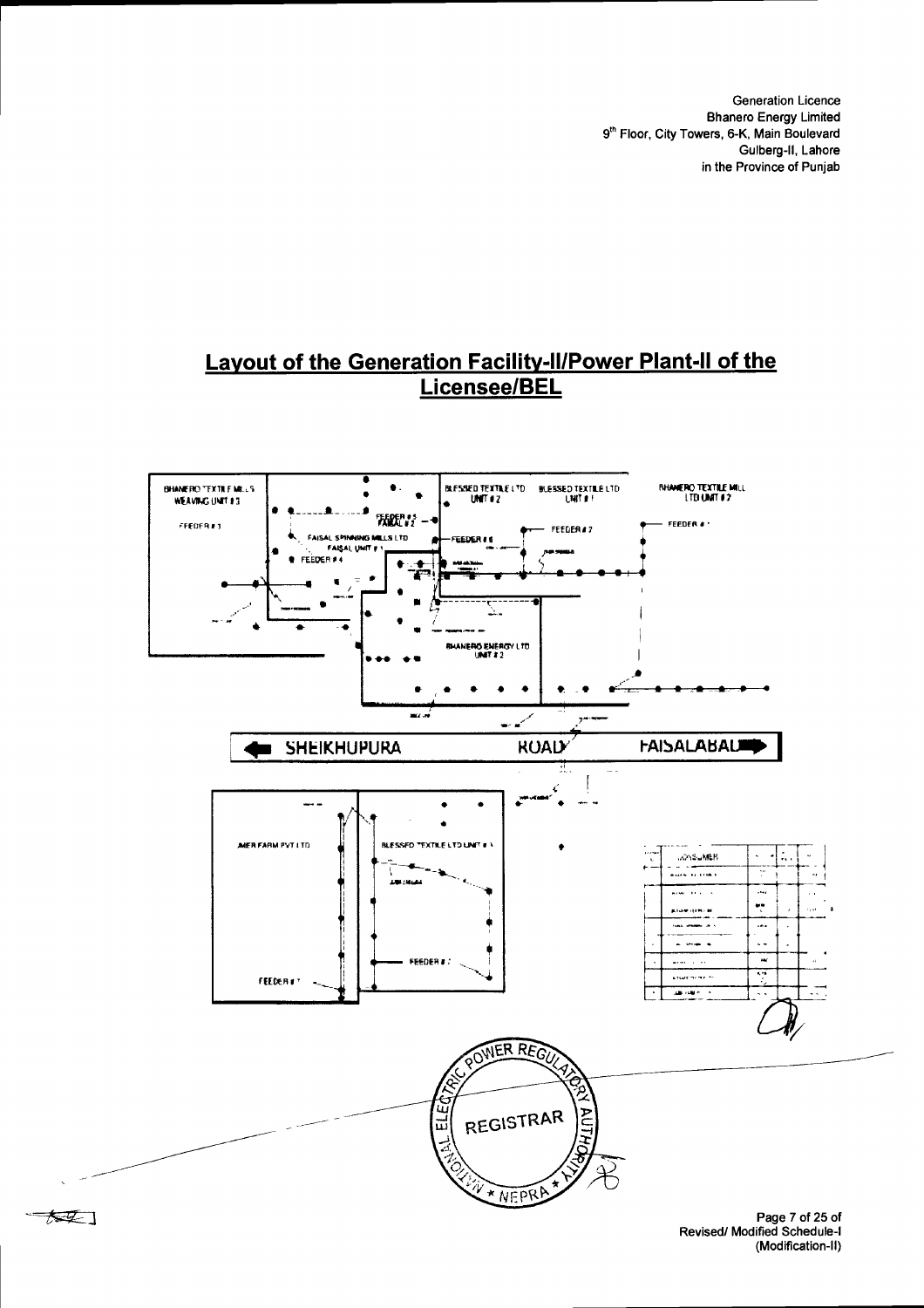### **Single Line Diagram of the Generation Facility-II/Power Plant-II of the Licensee/BEL**



 $\widehat{U}$ 

Page 8 of 25 of Revised/ Modified Schedule-I (Modification-II)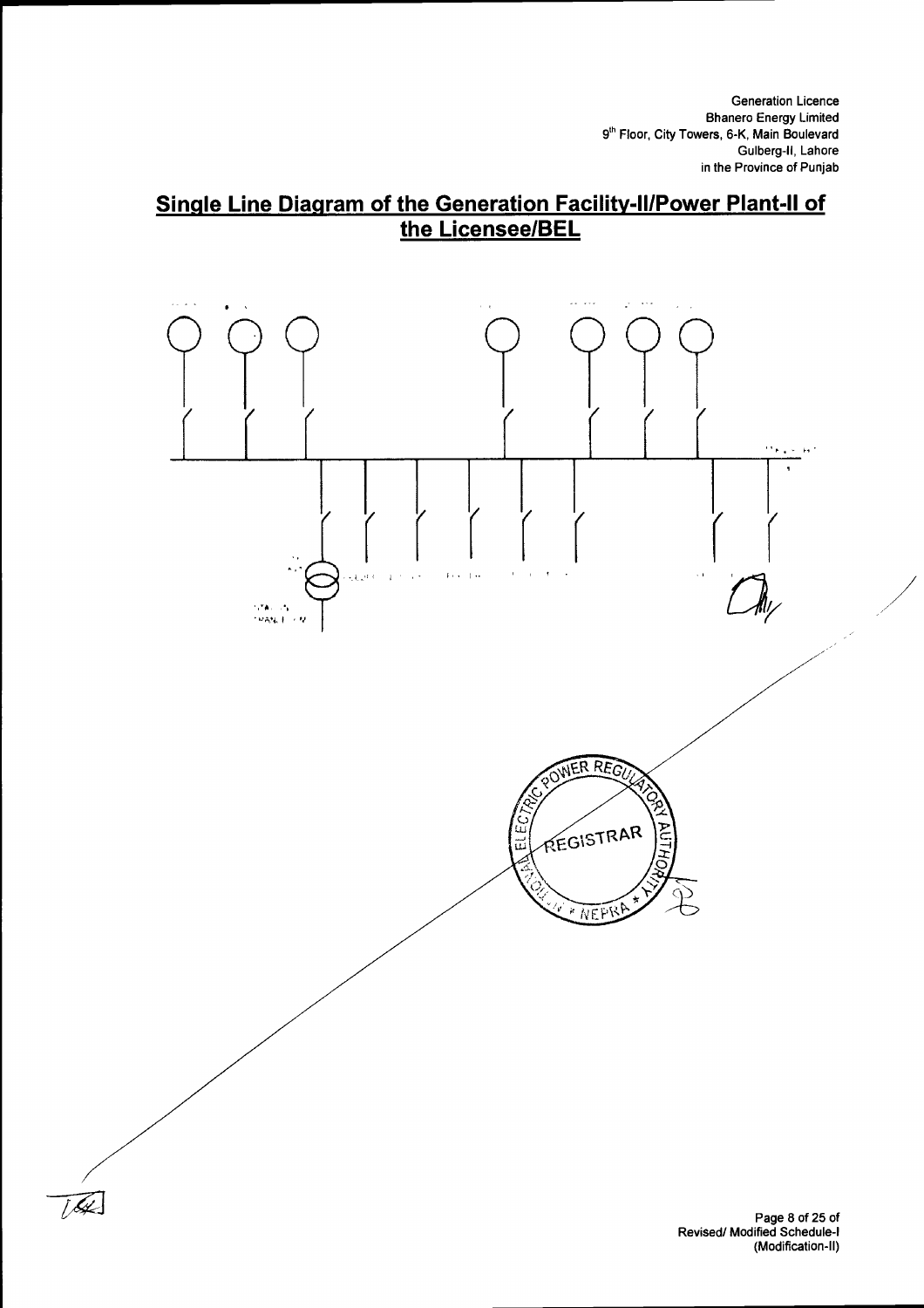# Details of<br>Generation Facilities/Power Plants<br>of the Licensee/BEL

### **General Information**  $(A).$

 $\frac{1}{2}$ 

| (i).      | Name of the<br>Licensee/Company                                       | <b>Bhanero Energy Limited</b>                                                   |                                                                                               |
|-----------|-----------------------------------------------------------------------|---------------------------------------------------------------------------------|-----------------------------------------------------------------------------------------------|
| (ii).     | <b>Registered Office</b><br><b>Address</b>                            | Umer House 23/1, Sector 23, Sam Farooq Road,<br>Korangi Industria Area, Karačhi |                                                                                               |
| $(iii)$ . | <b>Business Office</b><br><b>Address</b>                              | 9 <sup>th</sup><br>Gulberg-II, Lahore in the Province of Punjab                 | Floor, City Towers, 63K, Main Boulevard                                                       |
|           | Location of the                                                       | Generation Facility-<br>I/Power Plant-I                                         | <b>Generation Facility-</b><br><b>II/Power Plant-II</b>                                       |
| (iv).     | Generation<br><b>Facilities/Power</b><br><b>Plants</b>                | E-2, S.I.T.E Kotri, in the<br>Province of Sindh                                 | 18-KM, Sheikhupura-<br>Faisalabad Road,<br>Feroze Watwan, in the<br><b>Province of Punjab</b> |
| $(v)$ .   | <b>Type of Generation</b><br><b>Facilities/Power</b><br><b>Plants</b> | Thermal Generation Facilities/Power Plants                                      |                                                                                               |
|           |                                                                       |                                                                                 |                                                                                               |
|           |                                                                       |                                                                                 |                                                                                               |

VER REGI

REGISTRAR

\* NEPP

۱N<br>ا

ELECT

 $rac{1}{4}$ 

Page 9 of 25 of<br>Revised/ Modified Schedule-I<br>(Modification-II)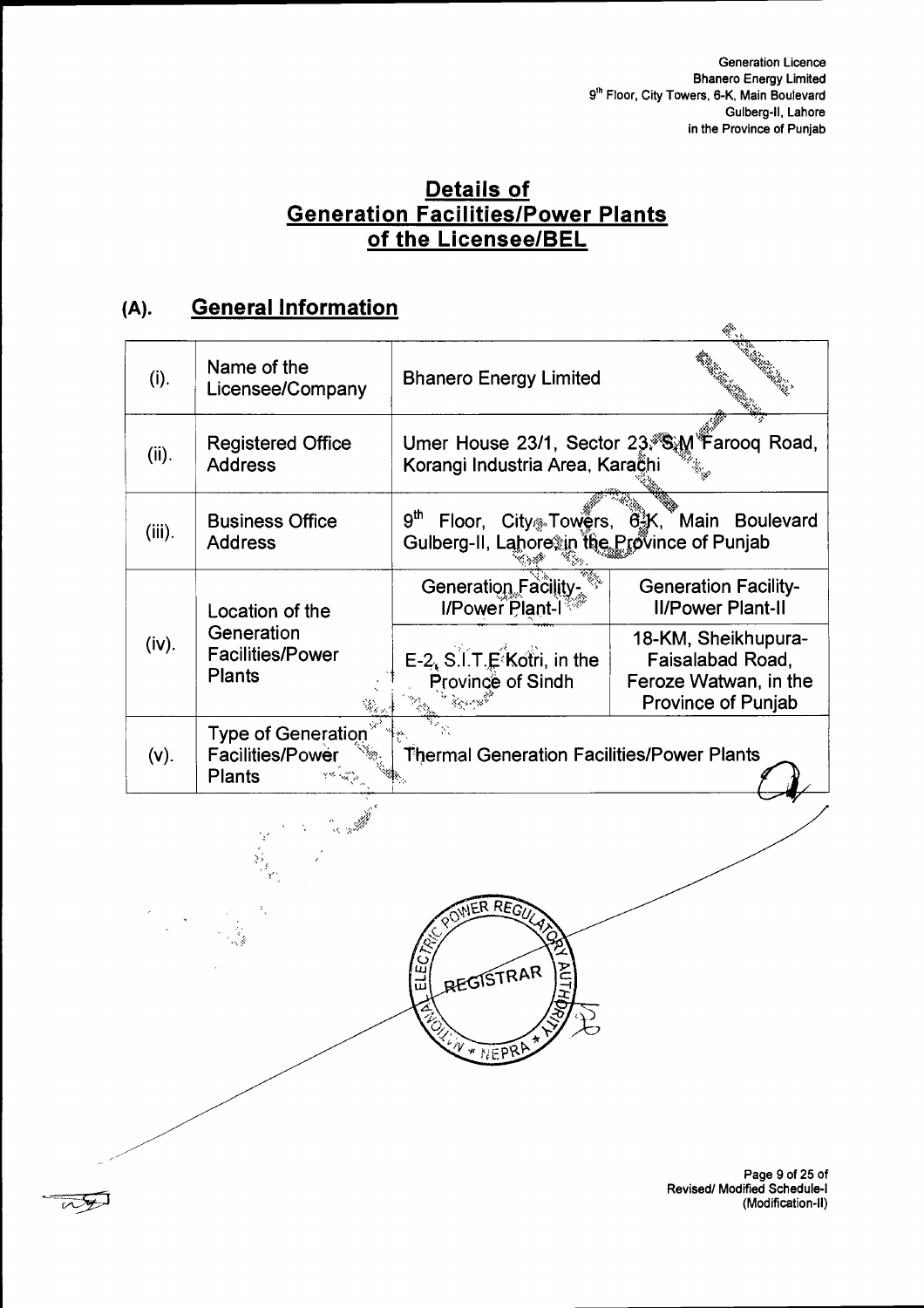#### $(B).$ **Configuration**

|              | Installed Capacity of the                                         | Generation<br><b>Facility-I/Power</b><br>Plant-I | 3.635 MW                                             |                                       |
|--------------|-------------------------------------------------------------------|--------------------------------------------------|------------------------------------------------------|---------------------------------------|
| (i).         | Generation<br><b>Facilities/Power</b><br><b>Plants</b><br>(Gross) | Generation<br>Facility-II/Power<br>Plant-II      | 33.695 MW                                            |                                       |
|              |                                                                   | Total                                            | 37.330 MW                                            |                                       |
| (ii).        | Generation<br>of<br>Type                                          | Generation<br>Facility-I/Power<br>Plant-I        | <b>Gas Engines</b>                                   |                                       |
|              | <b>Facilities/Power Plants</b>                                    | Generation<br>Facility-II/Power<br>Plant-II      | Diesel <sup>®</sup> Engines                          |                                       |
|              |                                                                   | نجيذ<br>Generation<br>Facility-I/Power           | Únit Nő. 1                                           | $1 \times 0.635$<br><b>MW</b>         |
|              | Number of<br>Units/Size<br>(MW)                                   | Plant-I                                          | $\overline{\overset{\circ}{\mathbf{U}}}$ nit No. 2-4 | $3 \times 1.000$<br><b>MW</b>         |
| $(iii)$ .    |                                                                   | Generation<br>Facility-II/Power<br>Plant-II      | <b>Unit No. 1-3</b>                                  | $3 \times 2.995$<br><b>MW</b>         |
|              |                                                                   |                                                  | Unit No. 4                                           | $1 \times 5.509$<br><b>MW</b>         |
|              |                                                                   |                                                  | <sup>t</sup> Unit No. 5-7                            | $3 \times 6.400$<br><b>MW</b>         |
|              | $\frac{1}{2}$<br>$\mathcal{R}_{\text{N}}$<br>Make & Model         | Generation                                       | Unit No. 1                                           | Waukesha/<br><b>VHP7100G</b>          |
|              |                                                                   | Facility-I/Power<br>Plant-I                      | Unit No. 2-4                                         | Waukesha<br>APG-<br>16V150LTD         |
| $(i\dot{v})$ |                                                                   | Generation<br>Facility-II/Power<br>Plant-II      | Unit No. 1-3                                         | <b>Stork</b><br>Wartsila<br>12 SW26 V |
|              | h.                                                                |                                                  | Unit No. 4                                           | Vassa<br>Wartsila<br>16 V32 LN        |
|              |                                                                   |                                                  | Unit No. 5-7                                         | Wartsila<br>18 V32 LN                 |



Page 10 of 25 of<br>Revised/ Modified Schedule-I<br>(Modification-II)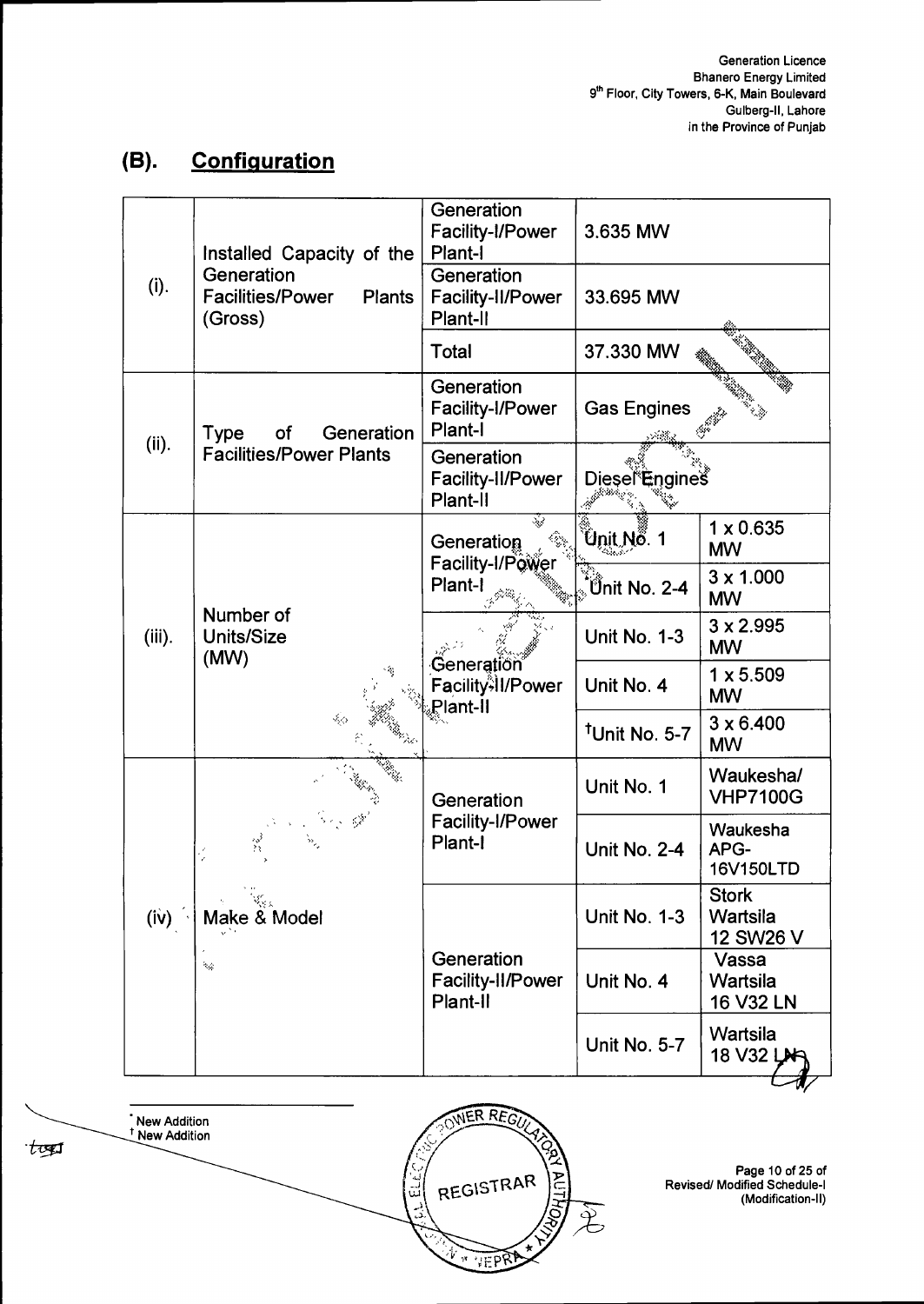|                     |                                                                                | Generation<br>Facility-I/Power                           | Unit No. 1                | 1996                                                     |
|---------------------|--------------------------------------------------------------------------------|----------------------------------------------------------|---------------------------|----------------------------------------------------------|
|                     | Commissioning<br>date<br><b>of</b>                                             | Plant-I                                                  | <b>Unit No. 2-4</b>       | 2015                                                     |
| (v).                | units<br>of<br>various<br>the<br>Generation<br><b>Facilities/</b>              | Generation                                               | <b>Unit No. 1-3</b>       | 1996                                                     |
|                     | Power Plants.                                                                  | <b>Facility-II/Power</b><br>Plant-II                     | Unit No. 4                | 2001.                                                    |
|                     |                                                                                |                                                          | <b>Unit No. 5-7</b>       | 2015                                                     |
|                     |                                                                                | Generation                                               | Unit No.34                | 37<br>31 Years                                           |
|                     | Minimum<br><b>Expected</b><br>useful Life of the various                       | Facility-I/Power<br>Plant-I<br>Q.,                       | Unit No. 234              | <sup>≱</sup> 25 Years<br>(New<br><b>Addition</b><br>Now) |
| (vi).               | of<br>units<br>Generation<br><b>Facilities/Power</b><br><b>Plants</b>          |                                                          | $\sqrt[3]{2}$ nit No. 1-3 | 31 Years                                                 |
|                     | Commercial<br>from<br><b>Operation/Commissioning</b><br>Date                   | <b>Generation®</b><br>Facility-II/Power<br>Blant-II sand | Unit No. 4                | 26 Years                                                 |
|                     |                                                                                |                                                          | <b>Unit No. 5-7</b>       | 25 Years<br>(New<br><b>Addition</b><br>Now)              |
|                     |                                                                                | Generation                                               | Unit No. 1                | 25 Years                                                 |
|                     | Remaining useful Life of<br>various<br>the<br>units<br><b>of</b><br>Generation | <b>Facility-I/Power</b><br>Plant-I                       | Unit No. 2-4              | Not installed<br>at that time                            |
| (vii)               | Facilities/Power <sup>®</sup> Rlants at                                        |                                                          | <b>Unit No. 1-3</b>       | 25 Years                                                 |
|                     | of<br>time<br>the<br>of grant<br><b>Generation Licence dated</b>               | Generation<br><b>Facility-II/Power</b>                   | Unit No. 4                | 25 Years                                                 |
| $\bar{\nabla}$<br>秀 | January 31, 2002<br>ħ.,                                                        | Plant-II                                                 | <b>Unit No. 5-7</b>       | Not installed<br>at that time                            |
|                     | Remaining useful Life of                                                       | Generation                                               | Unit No. 1                | 19 Years                                                 |
|                     | different<br>the<br>units<br>0f<br>Generation                                  | Facility-I/Power<br>Plant-I                              | <b>Unit No. 2-4</b>       | Not installed<br>at that time.                           |
| (vii)               | <b>Facilities/Power Plants at</b>                                              |                                                          | <b>Unit No. 1-3</b>       | 19 Years                                                 |
|                     | the time of issuance of<br>Modification-I dated May                            | Generation<br>Facility-II/Power                          | Unit No. 4                | 19 Years                                                 |
|                     | 30, 2008.<br><b>ANER REGIT</b>                                                 | Plant-II                                                 | <b>Unit No. 5-7</b>       | Not installed<br>at that time                            |
|                     |                                                                                |                                                          |                           |                                                          |



 $\tau$   $\approx$ 

Page 11 of 25 of<br>Revised/ Modified Schedule-I<br>(Modification-II)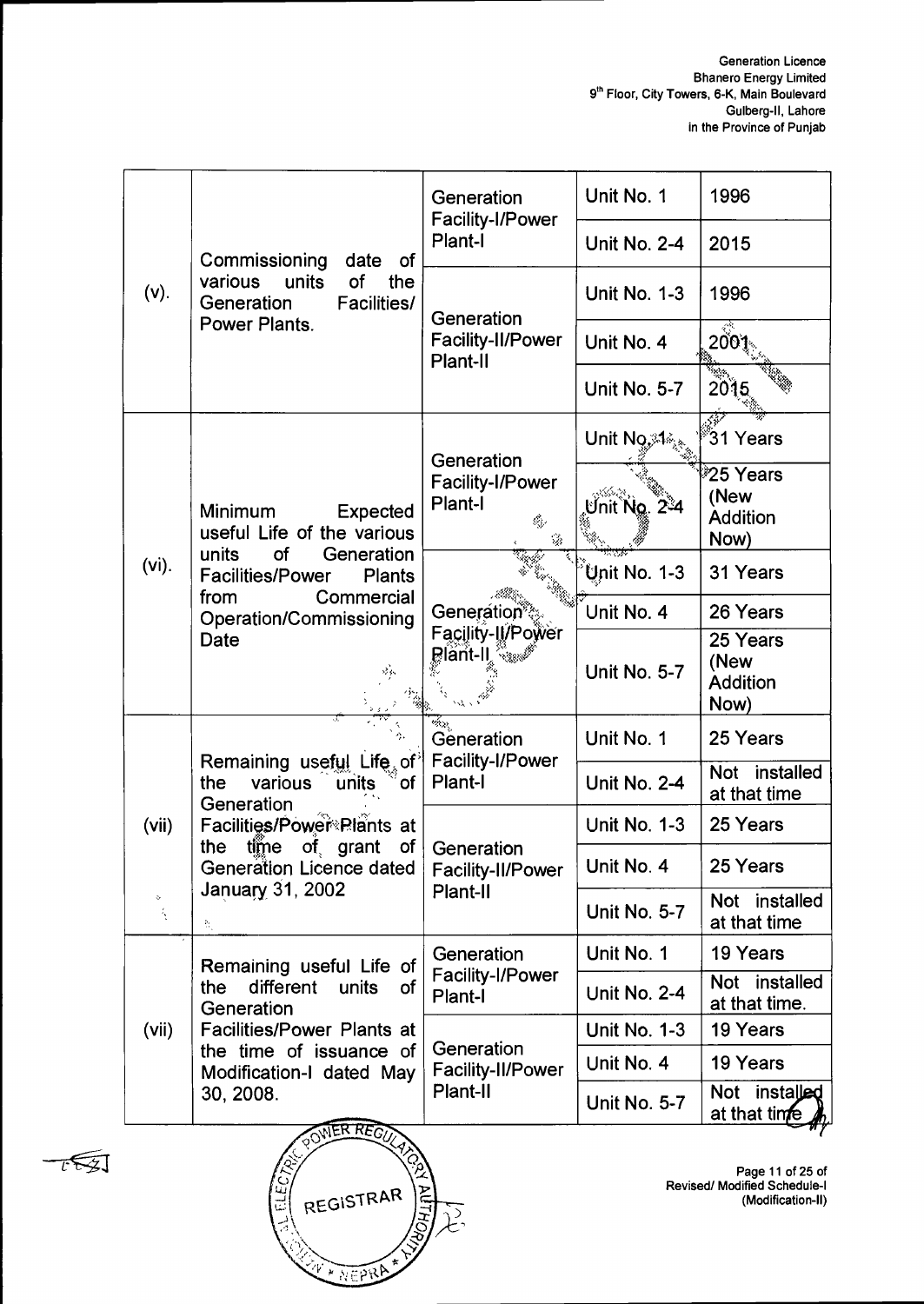|                 |                                                                                                                                                                                                                                                                                       | Generation                                                                     | Unit No. 1          |                                                           | 12 Years                                                                     |
|-----------------|---------------------------------------------------------------------------------------------------------------------------------------------------------------------------------------------------------------------------------------------------------------------------------------|--------------------------------------------------------------------------------|---------------------|-----------------------------------------------------------|------------------------------------------------------------------------------|
|                 | <b>Minimum Remaining</b><br>Useful Life of the units of                                                                                                                                                                                                                               | <b>Facility-I/Power</b><br>Plant-I                                             | Unit No. 2-4        |                                                           | 25 Years<br>(New Addition<br>Now)                                            |
| $(viii)$ .      | the Generation<br><b>Facilities/Power Plants at</b><br>the time of issuance of<br>this Modification-II dated                                                                                                                                                                          |                                                                                | <b>Unit No. 1-3</b> |                                                           | 12 Years                                                                     |
|                 |                                                                                                                                                                                                                                                                                       | Generation<br>Facility-II/Power                                                | Unit No. 4          |                                                           | 12 <sup>Y</sup> ears                                                         |
|                 | September $21^{56}$ , 2015.                                                                                                                                                                                                                                                           | Plant-II                                                                       | <b>Unit No. 5-7</b> |                                                           | $25$ Years<br>(New Addition<br>Now)                                          |
| (C).            | <b>Fuel Details</b>                                                                                                                                                                                                                                                                   |                                                                                |                     |                                                           |                                                                              |
|                 |                                                                                                                                                                                                                                                                                       | Generation Facility<br>I/Power Plant-I                                         |                     |                                                           | Generation Facility-II/<br><b>Power Plant-II</b>                             |
| (i).            | <b>Primary Fuel</b>                                                                                                                                                                                                                                                                   | Natural Gas (NG                                                                | ور<br>1997ء         | (HFO)                                                     | <b>Heavy Furnace Oil</b>                                                     |
| (ii).           | <b>Alternate Fuel</b>                                                                                                                                                                                                                                                                 | <b>Nil</b><br>3588                                                             |                     | <b>Light Fuel Oil</b><br>(LFO)/High Speed<br>Diesel (HSD) |                                                                              |
| $(iii)$ .       | <b>Fuel Source</b><br>(Imported/<br>Indigenous)                                                                                                                                                                                                                                       | Ą<br>Indigenous                                                                |                     | Imported/<br>Indigenous                                   |                                                                              |
| (iv).           | <b>Fuel Supplier</b>                                                                                                                                                                                                                                                                  | <b>Sui Southern Gas</b><br><b>Company Limited</b>                              |                     |                                                           | <b>Shell Pakistan</b>                                                        |
| (v).            | No. of Tanks                                                                                                                                                                                                                                                                          | <b>NA</b>                                                                      |                     | 02                                                        |                                                                              |
| $(vj)_{\infty}$ | the components of the components of the components of the components of the components of the components of the components of the components of the components of the components of the components of the components of the co<br>Capacity of<br>Storage <sup>®</sup> Facilities/Tank | <b>NA</b>                                                                      |                     | 2500 Metric<br>Tons/Tank                                  |                                                                              |
| (vii)           | <b>Supply Arrangement</b>                                                                                                                                                                                                                                                             | <b>Through Pipelines</b>                                                       |                     |                                                           | Oil Tankers/through<br>Road                                                  |
|                 |                                                                                                                                                                                                                                                                                       | POWER REGILA<br>ت<br>سا<br>REGISTRAR<br>$\vec{A} \choose \vec{A}$<br>W * NEPRA |                     |                                                           | Page 12 of 25 of<br><b>Revised/ Modified Schedule-I</b><br>(Modification-II) |

 $t=(\sqrt{2}t)^2$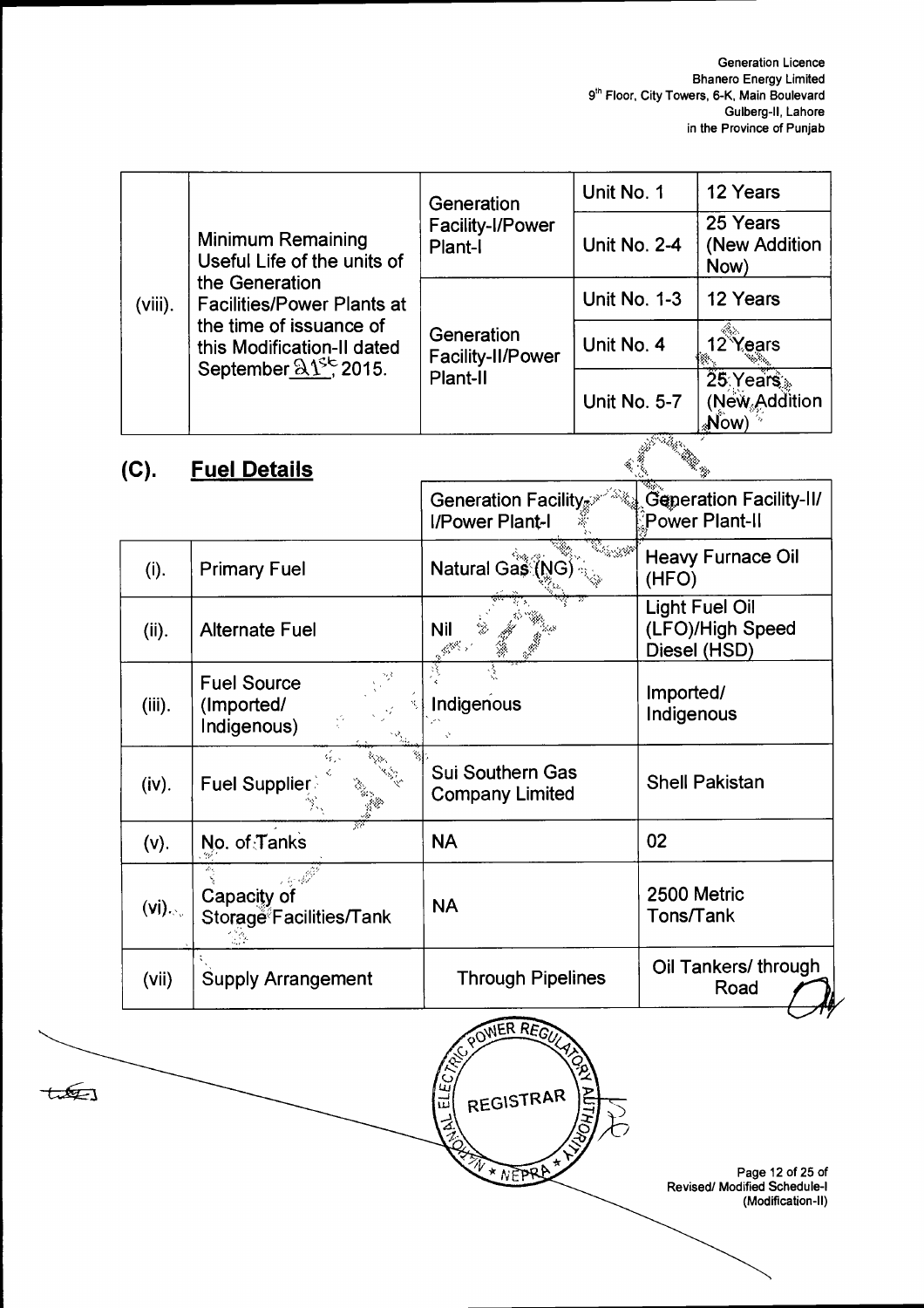### $(D).$ **Emission Values**

|           |                       | <b>Generation Facility-</b><br>I/Power Plant-I | <b>Generation Facility-II/</b><br><b>Power Plant-II</b> |
|-----------|-----------------------|------------------------------------------------|---------------------------------------------------------|
| (i)       | $SO_{x}$              | <b>Nil</b>                                     | 1.85 Tons/Per Day)                                      |
| (ii).     | NO <sub>x</sub>       | 9.38g/KWH                                      | (13 g/KW)                                               |
| $(iii)$ . | CO <sub>2</sub>       | 536                                            | 6% of exhaust of<br>gases<br>्रीके<br>जन्म              |
| (iv).     | CO                    | N/A                                            | <b>NA</b>                                               |
| (V).      | $PM_{10}$             | N/A                                            | <b>WH</b>                                               |
| (E).      | <b>Cooling System</b> | $\sim$ ,                                       |                                                         |

#### $(E).$ **Cooling System**

| (E).          | <b>Cooling System</b> | <b>Text</b><br>W.                                   |                                                         |  |
|---------------|-----------------------|-----------------------------------------------------|---------------------------------------------------------|--|
|               | <b>Cooling Water</b>  | Generation Facility-I<br>Power Plant-I <sup>*</sup> | <b>Generation Facility-II/</b><br><b>Power Plant-II</b> |  |
| (i).          | Source/Cycle          | Through Water<br>Supplied by SITE Kotri             | Through Tube wells                                      |  |
| $\mathcal{L}$ | Charaatariatiaa       |                                                     |                                                         |  |

### <u>Characteristics</u>  $(F).$

 $\mathcal{T}\hspace{-1ex}\rightarrow\hspace{-1ex}\mathcal{T}$ 

|           | $\sim$ $\frac{1}{10}$ .                                                             | <b>Generation Facility-I/</b><br><b>Power Plant-I</b> | <b>Generation Facility-II/</b><br><b>Power Plant-II</b>                      |
|-----------|-------------------------------------------------------------------------------------|-------------------------------------------------------|------------------------------------------------------------------------------|
| (i).      | <b>Generation Voltage</b>                                                           | 0.4 KV                                                | <b>11 KV</b>                                                                 |
| (ii).     | Frequency                                                                           | 50 HZ                                                 | 50 HZ                                                                        |
| $(iii)$ . | <b>Power Factor</b>                                                                 | 0.80 Lagging                                          | 0.80 Lagging                                                                 |
| (iv).     | <b>Automatic Generation</b><br>Control (AGC)                                        | Yes                                                   | Yes                                                                          |
| (v).      | <b>Ramping Rate</b>                                                                 | 3%/Sec                                                | 3%/Sec                                                                       |
| $(vi)$ .  | Time required to<br>Synchronize to Grid and<br>loading the complex to<br>full load. | <b>NA</b>                                             | <b>NA</b>                                                                    |
|           | ابها<br>آما                                                                         | ER REGULAR<br><b>WOHING</b><br>REGISTRAR<br>WANEPRA   | Page 13 of 25 of<br><b>Revised/ Modified Schedule-I</b><br>(Modification-II) |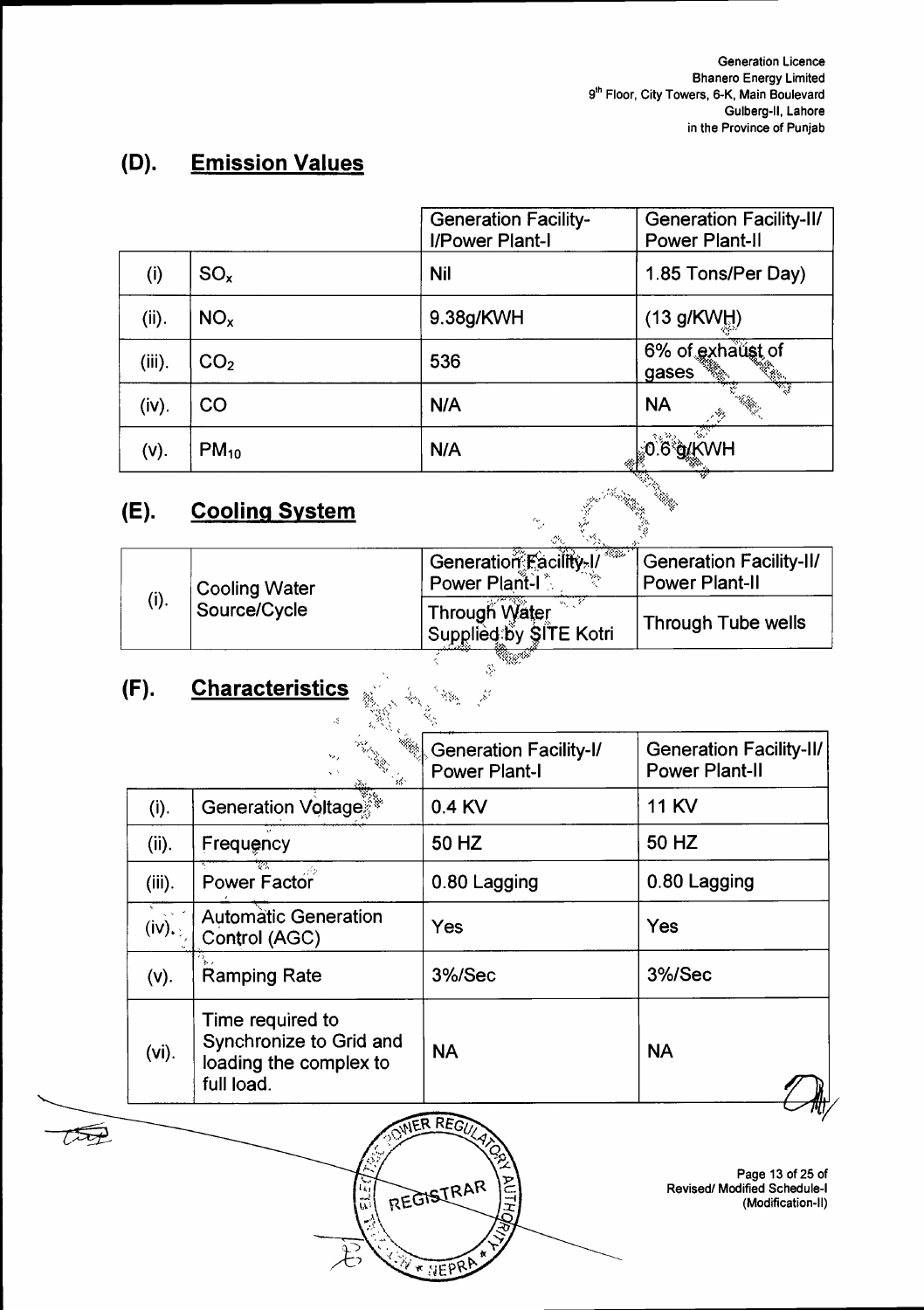### **Information Pertaining to the Bulk Power Consumer (BPC) in the Name of Bhanero Textile Mills Limited-BTML (Unit No.1) at Generation Facility-I/Power Plant-I of the Licensee/BEL**

| (i).      |                                                                                                                        | Location of the BPC (distance and/or identity<br>of premises).                                       | E/2, SITE, Kotri.                                                                                                                                                                         |
|-----------|------------------------------------------------------------------------------------------------------------------------|------------------------------------------------------------------------------------------------------|-------------------------------------------------------------------------------------------------------------------------------------------------------------------------------------------|
| (ii).     | BPC.                                                                                                                   | Contracted Capacity and Load Factor of the                                                           | 1.8 MW/ Variable                                                                                                                                                                          |
|           |                                                                                                                        | <b>Specify Whether</b>                                                                               |                                                                                                                                                                                           |
| $(iii)$ . | (a).                                                                                                                   | The BPC is an associate undertaking<br>of the BEL-If yes, specify percentage<br>ownership of equity; | Yes, <i>f</i> the a BPC<br>is<br>an<br>tindertaking<br>associate<br>of<br>the⊗ BËL,<br>with<br>common<br>directorship.<br>The<br>percentage ownership<br>of<br>$\tilde{eq}$ ulty is 100%; |
|           | $(b)$ .                                                                                                                | There are common directorships;                                                                      | Yes                                                                                                                                                                                       |
|           | (c).                                                                                                                   | Can exercise influence or control over<br>the other.                                                 | Yes                                                                                                                                                                                       |
|           |                                                                                                                        | Specify Nature of Contractual Relationship.                                                          |                                                                                                                                                                                           |
| (iv).     | $(a)$ .                                                                                                                | Between the BPC and BEL;                                                                             | Firm supply of electricity on<br>a continuous basis                                                                                                                                       |
|           | (b).                                                                                                                   | Between the BPC and host DISCO.                                                                      | Connection<br><b>No</b><br><b>Network</b><br>with any DISCO                                                                                                                               |
| $(v)$ .   | network information<br>Any $\triangle$ other<br>deemed<br>relevant to disclosure or consideration by the<br>Authority. |                                                                                                      | N/A.                                                                                                                                                                                      |

WER REGU

REGISTRAR

**X NIEPR** 

ΨÑ

RUT

**FLEGT** 

 $\overline{u}$ 

Page 14 of 25 of Revised/ Modified Schedule-I (Modification-II)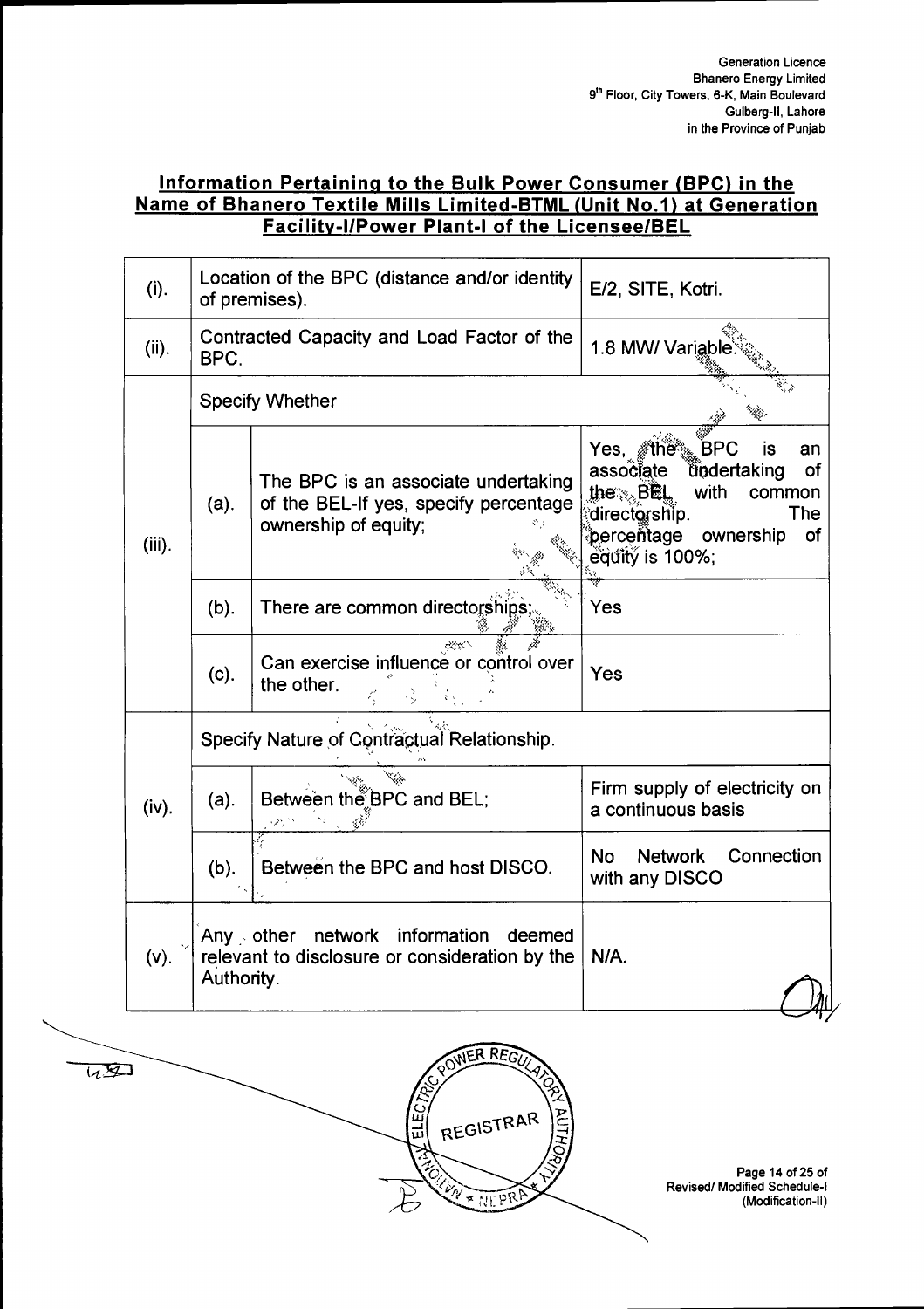### **Information Regarding Distribution Network for Supply of Power to BTML (Unit No.1) at Generation Facility-I/Power Plant-I of the Licensee/BEL**

| (i).      |         | No. of Feeder(s).                                                                                                                                                                                                                   | One (01)                                                                                          |
|-----------|---------|-------------------------------------------------------------------------------------------------------------------------------------------------------------------------------------------------------------------------------------|---------------------------------------------------------------------------------------------------|
| (ii).     |         | Length of Feeder.                                                                                                                                                                                                                   | 10.00 Meter                                                                                       |
| $(iii)$ . | lines.  | In respect of the Feeder, describe the<br>property (streets, farms, Agriculture land etc.)<br>through which under or over it passes right<br>up to the premises of customer, whether it<br>crosses over or passes near the DISCO(s) | <b>No</b><br>Owned<br>Property<br>crossing                                                        |
|           |         | ζŚ,<br>Whether owned by BEL, BPC or DISCO.                                                                                                                                                                                          |                                                                                                   |
| (iv).     | $(a)$ . | If owned by DISCO, furnish particulars<br>of contractual arrangement <sup>®</sup>                                                                                                                                                   | Owned by BPC i.e. BTML.                                                                           |
|           | (b).    | ‱ Maintenance<br>Operation<br>$\mathscr{A}$ and<br>responsibility of the Feeder.                                                                                                                                                    | <b>Operation and Maintenance</b><br>of Feeder is the<br>responsibility of BPC i.e.<br><b>BTML</b> |
| (v).      |         | Whether connection with network of DISCO<br>exists (whether active or not), if yes, provide<br>details of connection arrangements (both<br>technical and contractual).                                                              | No.                                                                                               |
| (vi).     |         | network information<br>Any⊜other<br>deemed<br>relevant for disclosure to or consideration by<br>the Authority.                                                                                                                      | N/A.                                                                                              |
|           | tk y    | POWER REGILARD<br>زیا<br>REGISTRAR<br>긊<br>AND A REPRACT                                                                                                                                                                            | <b>OHIND</b>                                                                                      |
|           |         |                                                                                                                                                                                                                                     | Page 15 of 25 of<br><b>Revised/ Modified Schedule-I</b>                                           |

 $\overline{\mathcal{L}}$ 

Page 15 of 25 of Revised/ Modified Schedule-I (Modification-II)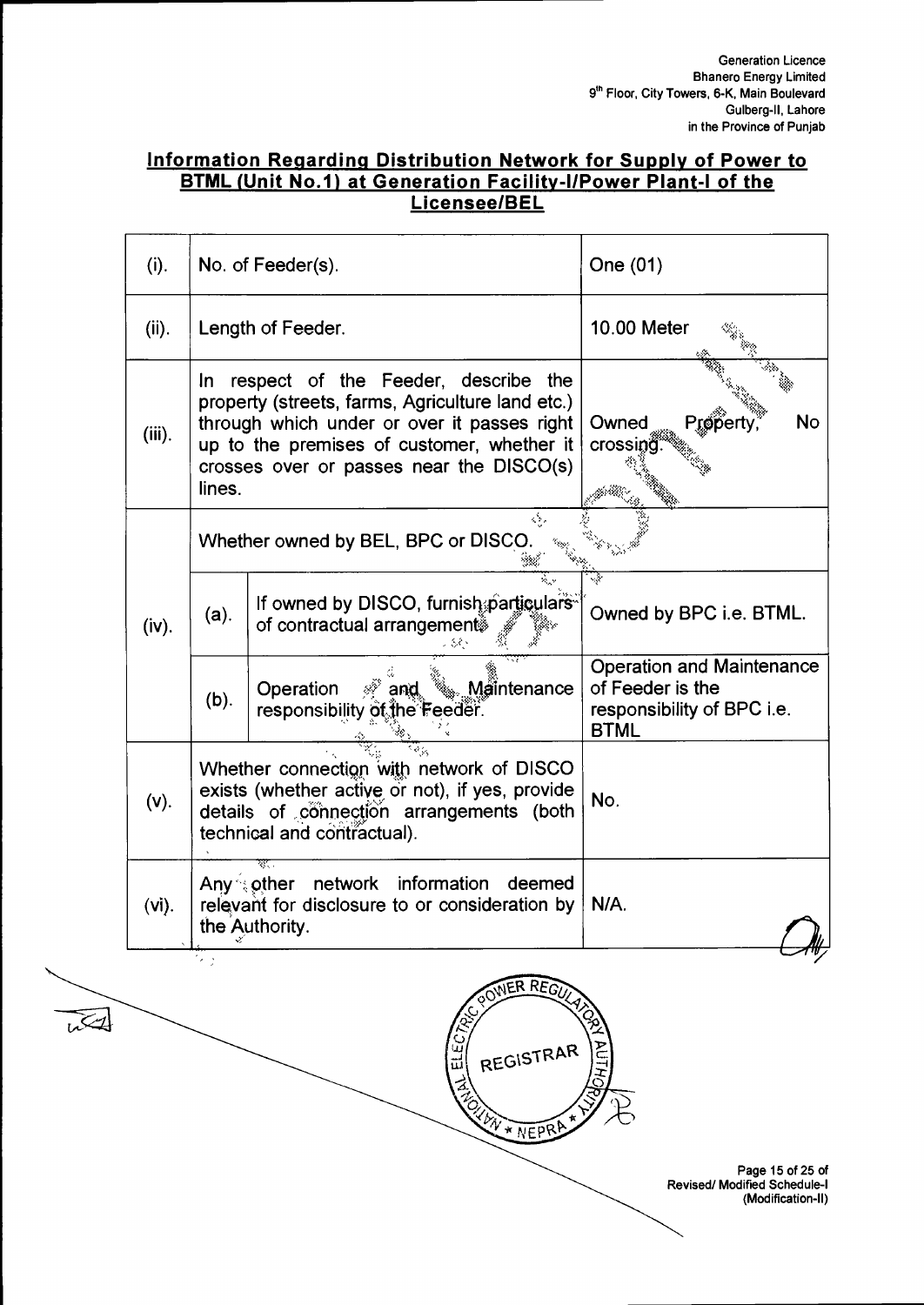### **Information Pertaining to the BPC in the Name of Bhanero Textile Mills Limited-BTML Unit No.2 and Unit No.3 at Generation Facility-II/Power Plant-II of the Licensee/BEL**

|        | $(i)$ .       | Location of the BPC (distance and/or identity<br>of premises). |                                                                                                       | 18.5<br>KM,<br>Sheikhupura-<br>Road<br>Faisalabad<br>Ferozewatwan.                                                                        |
|--------|---------------|----------------------------------------------------------------|-------------------------------------------------------------------------------------------------------|-------------------------------------------------------------------------------------------------------------------------------------------|
|        | (ii).         | BPC.                                                           | Contracted Capacity and Load Factor of the                                                            | 7.2 MW/Variable                                                                                                                           |
|        |               |                                                                | <b>Specify Whether</b>                                                                                |                                                                                                                                           |
|        | $(iii)$ .     | $(a)$ .                                                        | The BPC is an associate undertaking<br>of the BEL-If yes, specify percentage.<br>ownership of equity; | The BPC<br>is an associate<br>undertaking of the BEL with<br>common directorship.<br>The<br>percentage ownership<br>of<br>equity is 100%. |
|        |               | $(b)$ .                                                        | There are common directorships;                                                                       | Yes                                                                                                                                       |
|        |               | (c).                                                           | κk,<br>Can exercise influence or control over<br>the other.                                           | Yes.                                                                                                                                      |
|        |               |                                                                | Specify Nature of Contractual Relationship.                                                           |                                                                                                                                           |
|        | (iv).         | $(a)$ .                                                        | Between the BPC and BEL;                                                                              | Firm supply of electricity on<br>a continuous basis.                                                                                      |
|        |               | 气象<br>$(b)$ .                                                  | Between BPC and host DISCO.                                                                           | BTML has B-3 connection<br>LESCO (with load of 1.466<br>MW).                                                                              |
|        | 嗪.<br>$(v)$ . | larida<br>Authority.                                           | <b>Any</b> other network information<br>deemed<br>relevant to disclosure or consideration by the      | N/A.                                                                                                                                      |
| $\tau$ |               |                                                                | ER REGULA<br><b>REVILLE</b><br>REGISTRAR                                                              |                                                                                                                                           |

W \* NEPRA

Page 16 of 25 of Revised/ Modified Schedule-I (Modification-II)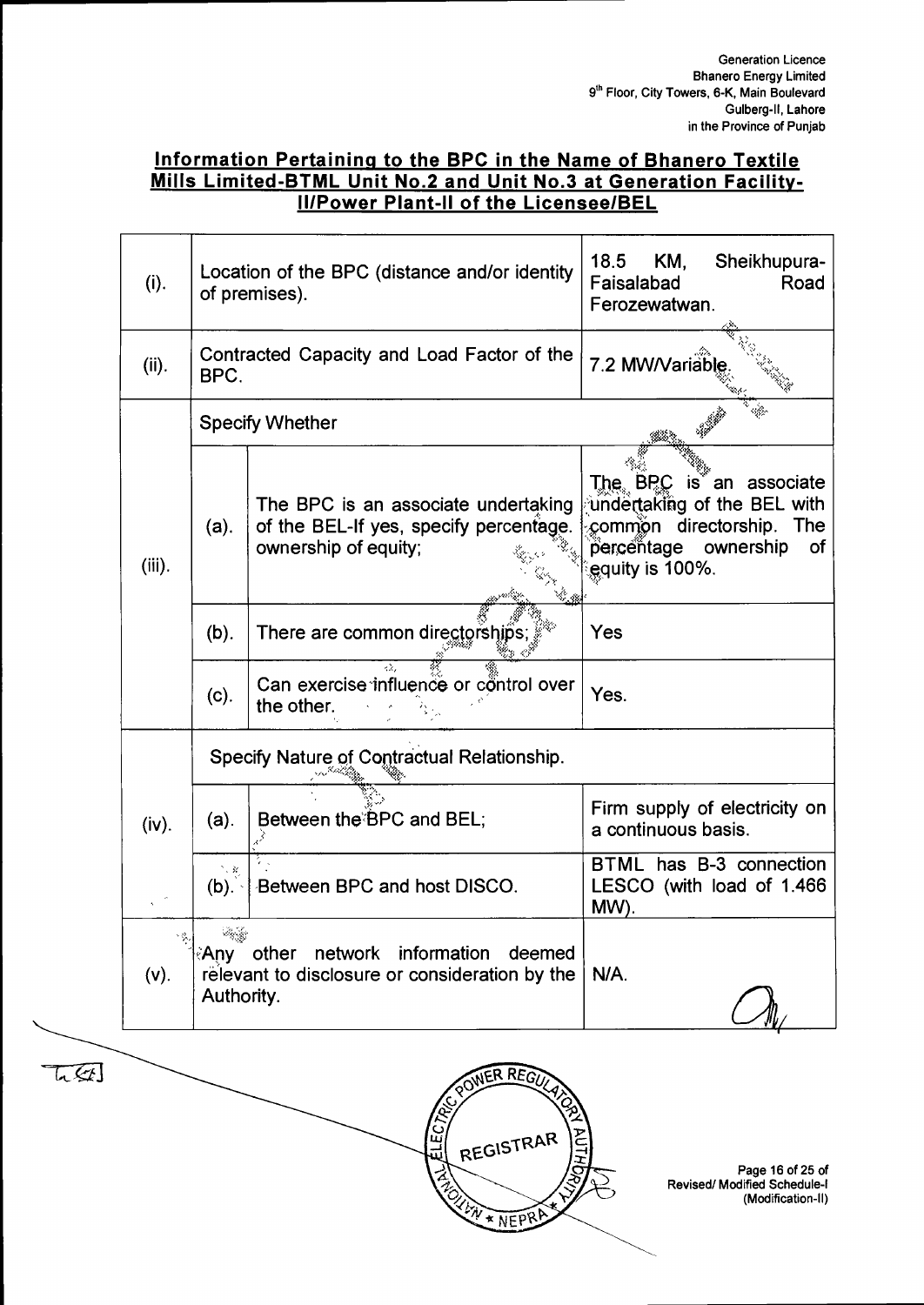### **Information Regarding Distribution Network for Supply of Power to Bhanero Textile Mills Limited-BTML Unit No.2 and Unit No.3 at Generation Facility-II/Power Plant-II of the Licensee/BEL**

| (i).                                     |                                                                                                                                                                                                                    | No.of Feeder(s).                                                                                                                                                                                                                              | Two (02).                                  |                                                                                                                    |  |
|------------------------------------------|--------------------------------------------------------------------------------------------------------------------------------------------------------------------------------------------------------------------|-----------------------------------------------------------------------------------------------------------------------------------------------------------------------------------------------------------------------------------------------|--------------------------------------------|--------------------------------------------------------------------------------------------------------------------|--|
|                                          |                                                                                                                                                                                                                    |                                                                                                                                                                                                                                               | Feeder<br>No. 01                           | Feeder<br><b>No.03</b>                                                                                             |  |
| (ii).                                    |                                                                                                                                                                                                                    | Length of Each Feeder.                                                                                                                                                                                                                        | <b>BTML</b><br>Unit No. 02                 | .NÑE<br>Unit No®03                                                                                                 |  |
|                                          |                                                                                                                                                                                                                    |                                                                                                                                                                                                                                               | 1.00 KM                                    | 0.60 KM                                                                                                            |  |
| $(iii)$ .                                |                                                                                                                                                                                                                    | In respect of the Feeders, describe the<br>property (streets, farms, Agriculture land<br>etc.) through which under or over they pass<br>right up to the premises of customers.<br>whether they cross over or pass near the<br>DISCO(s) lines. | lines.                                     | The Feeders pass through<br>BEL, property of BPC and<br>other BPC(s). Yes cross over<br>and pass near the DISCO(s) |  |
|                                          |                                                                                                                                                                                                                    | Whether owned by BEL, BPC or DISCO.<br>(deal with each Feeder Separately)                                                                                                                                                                     |                                            |                                                                                                                    |  |
| (iv).                                    | by DISCO,<br>lf<br>furnish<br>owned<br>contractual<br>particulars<br>≟ of<br>(a).<br>arrangement;<br>$\mathcal{E}^{\mathcal{E}}$<br>ैं and<br>Operation<br>Maintenance<br>(b).<br>responsibility of the Feeders.   |                                                                                                                                                                                                                                               | Both owned by BPC i.e.<br>BTML-2 & BTML-3. |                                                                                                                    |  |
|                                          |                                                                                                                                                                                                                    |                                                                                                                                                                                                                                               | the<br>of<br>responsibility of BPC.        | Operation and Maintenance<br>Feeders is<br>the                                                                     |  |
| (v). $\left  \sum_{i=1}^{n} x_i \right $ | Whether <sup>3</sup> connection<br>with<br>network<br>0f<br>$DISCO(s)$ exists (whether active or not), if<br>yes, provide details of connection Yes.<br>arrangements<br>(both<br>technical<br>and<br>contractual). |                                                                                                                                                                                                                                               |                                            |                                                                                                                    |  |
| $(vi)$ .                                 | Any other network information deemed<br>relevant for disclosure to or consideration<br>N/A<br>by the Authority.                                                                                                    |                                                                                                                                                                                                                                               |                                            |                                                                                                                    |  |



 $7.8$ 

Page 17 of 25 of Revised/ Modified Schedule-I (Modification-II)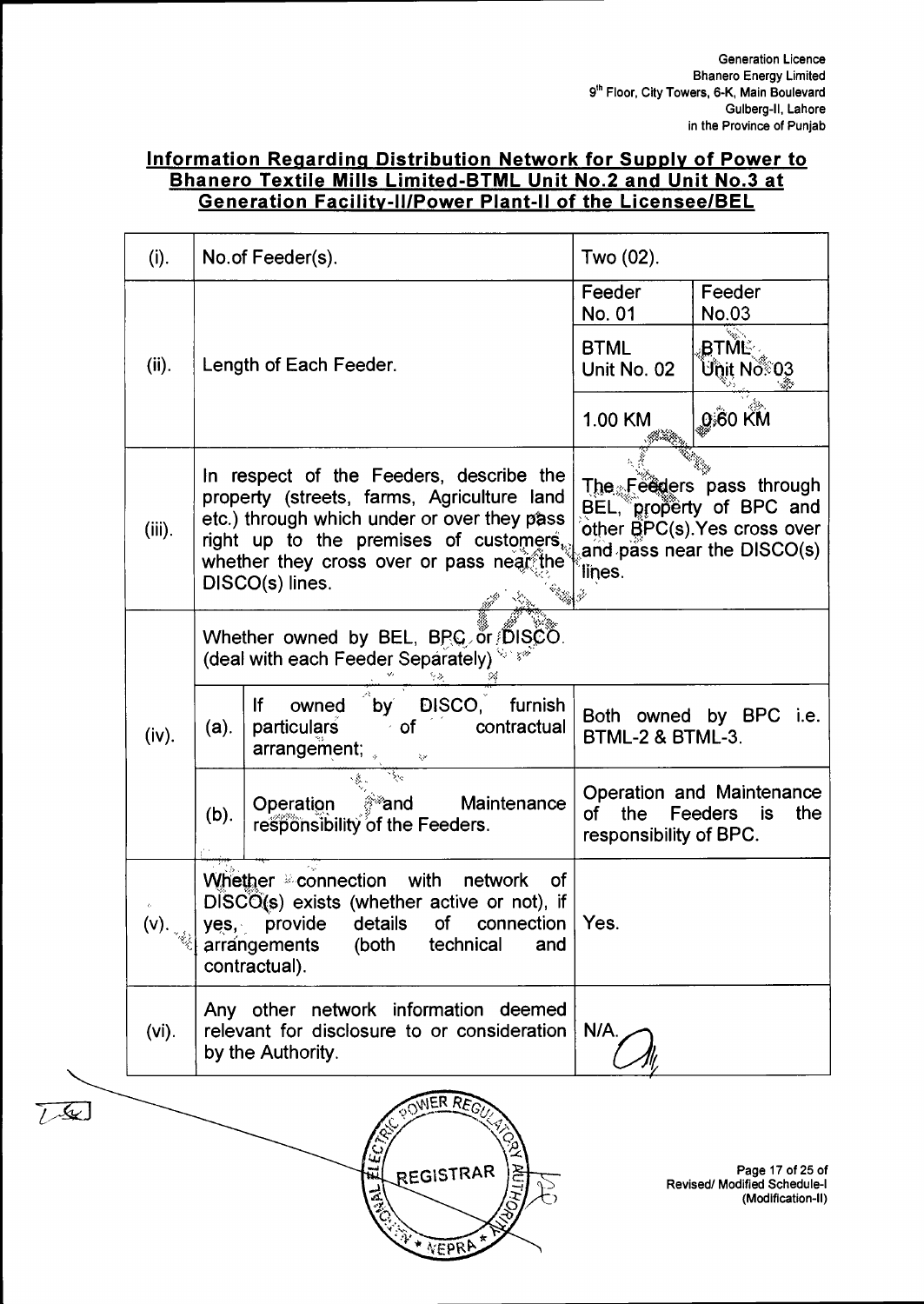### Information Pertaining to the BPC in the Name of Blessed Textile<br>Limited- BTL Unit No. 1 and Unit No. 2 at Generation Facility-II/Power Plant-II of the Licensee/BEL

| (i).      |                                                                            | Location of the BPC (distance and/or<br>identity of premises).                                                                 | <b>18-KM</b><br>Sheikhupura-<br>Road<br>Feroze<br>Faisalabad<br>Watwan.                                                                            |  |  |
|-----------|----------------------------------------------------------------------------|--------------------------------------------------------------------------------------------------------------------------------|----------------------------------------------------------------------------------------------------------------------------------------------------|--|--|
| (ii).     | BPC.                                                                       | Contracted Capacity and Load Factor of the                                                                                     | 5.50 MW/Variable                                                                                                                                   |  |  |
|           |                                                                            | <b>Specify Whether</b>                                                                                                         |                                                                                                                                                    |  |  |
| $(iii)$ . | (a).                                                                       | <b>BPC</b><br>The<br>associate<br>is.<br>an<br>undertaking of the BEL-If yes,<br>specify percentage ownership<br>of<br>equity; | The $\triangle$ <b>BPC</b> is an associate<br>of BEL with<br>underfaking<br>common directorship. The<br>percentage ownership of<br>equity is 100%. |  |  |
|           | $(b)$ .                                                                    | There are common directorships                                                                                                 | Yes                                                                                                                                                |  |  |
|           | (c).                                                                       | Can exercise, influence or control<br>over the other.                                                                          | Yes                                                                                                                                                |  |  |
|           | $\mathcal{L}_{\mathcal{L}}$<br>Specify Nature of Contractual Relationship. |                                                                                                                                |                                                                                                                                                    |  |  |
| (iv).     | $(a)$ .                                                                    | Between the BPC and BEL.<br>无人                                                                                                 | Firm supply of electricity on<br>a continuous basis.                                                                                               |  |  |
|           | $(b)$ .                                                                    | Between BPC and host DISCO.                                                                                                    | BTL has a connection with<br><b>LESCO having J-Tariff</b>                                                                                          |  |  |
| (V).      |                                                                            | Any other network information deemed<br>relevant to disclosure to or consideration by<br>the Authority.                        | N/A                                                                                                                                                |  |  |



ভ্য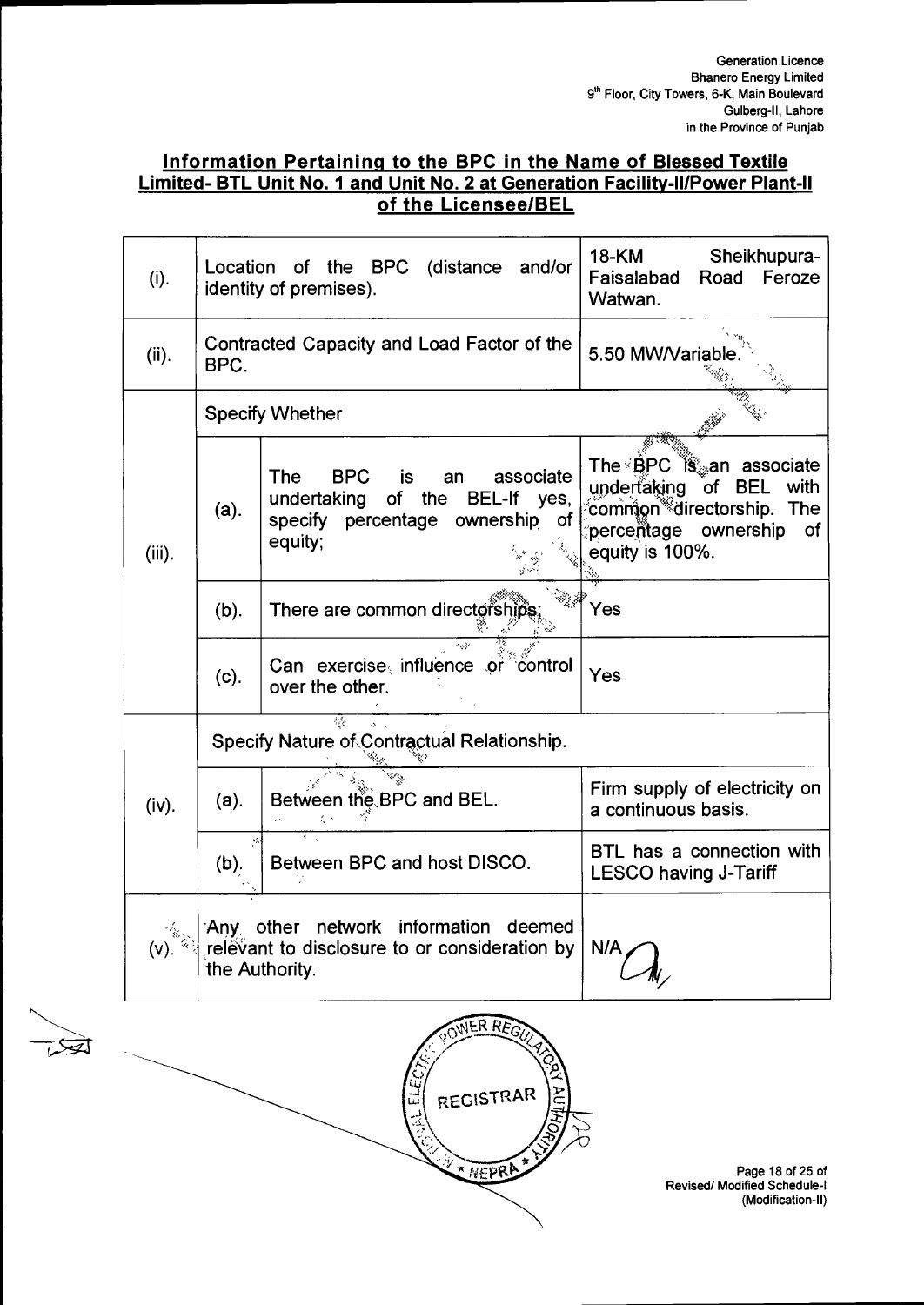### **Information Regarding Distribution Network for Supply of Power to Blessed Textile Limited-Unit No.1 and Unit No.2 at Generation Facility-II/Power Plant-II of the Licensee/BEL**

| (i).      | No. of Feeder(s).                                                                                                                                                                                   |                                                                                                                                                                                                                                                | Two (02).                                                                                                                 |                                           |
|-----------|-----------------------------------------------------------------------------------------------------------------------------------------------------------------------------------------------------|------------------------------------------------------------------------------------------------------------------------------------------------------------------------------------------------------------------------------------------------|---------------------------------------------------------------------------------------------------------------------------|-------------------------------------------|
| (ii).     |                                                                                                                                                                                                     | Length of Each Feeder.                                                                                                                                                                                                                         | Feeder No.02<br>(Feeding to<br>Unit No.1)                                                                                 | Feeder No.06<br>(Feeding to<br>Unit No.2) |
|           |                                                                                                                                                                                                     |                                                                                                                                                                                                                                                | 0.80 KM                                                                                                                   | 0.40 KM $_{\rm \mathbb{Z}_2}$             |
| $(iii)$ . | pass                                                                                                                                                                                                | In respect of the Feeders, describe the<br>property (streets, farms, Agriculture land<br>etc.) through which under or over they<br>up to the premises<br>right<br>of<br>customers, whether they cross over or<br>pass near the DISCO(s) lines. | The Feeders pass through BEL,<br>property of BPC and other<br>BPC(s). Yes they cross over and<br>near the DISCO(s) lines. |                                           |
|           | Whether owned by BEL, BPC or DISCC<br>(deal with each Feeder Separately).                                                                                                                           |                                                                                                                                                                                                                                                |                                                                                                                           |                                           |
| (iv).     | $(a)$ .                                                                                                                                                                                             | furnish<br>by DISCO.<br>lf<br>owned<br>of <sup>3</sup> the contractual<br>particulars<br>arrangement;                                                                                                                                          | All owned by BPC.                                                                                                         |                                           |
|           | $(b)$ .                                                                                                                                                                                             | Operation and <b>Register Maintenance</b><br>responsibility of the Feeder.                                                                                                                                                                     | Operation and Maintenance of<br>each Feeder is the responsibility<br>of BPC i.e. BTL                                      |                                           |
| (v).      | Whether connection with network<br>Οf<br>$DISCO(s)$ exists (whether active or not), if<br>yes, provide<br>details<br>of<br>connection<br>arrangements<br>technical<br>(both<br>and<br>contractual). |                                                                                                                                                                                                                                                | Yes                                                                                                                       |                                           |
| $(vi)$ .  | Any other network information deemed<br>relevant for disclosure to or consideration<br>by the Authority.                                                                                            |                                                                                                                                                                                                                                                | N/A                                                                                                                       |                                           |



 $\nabla^2$ 

Page 19 of 25 of Revised/ Modified Schedule-I (Modification-II)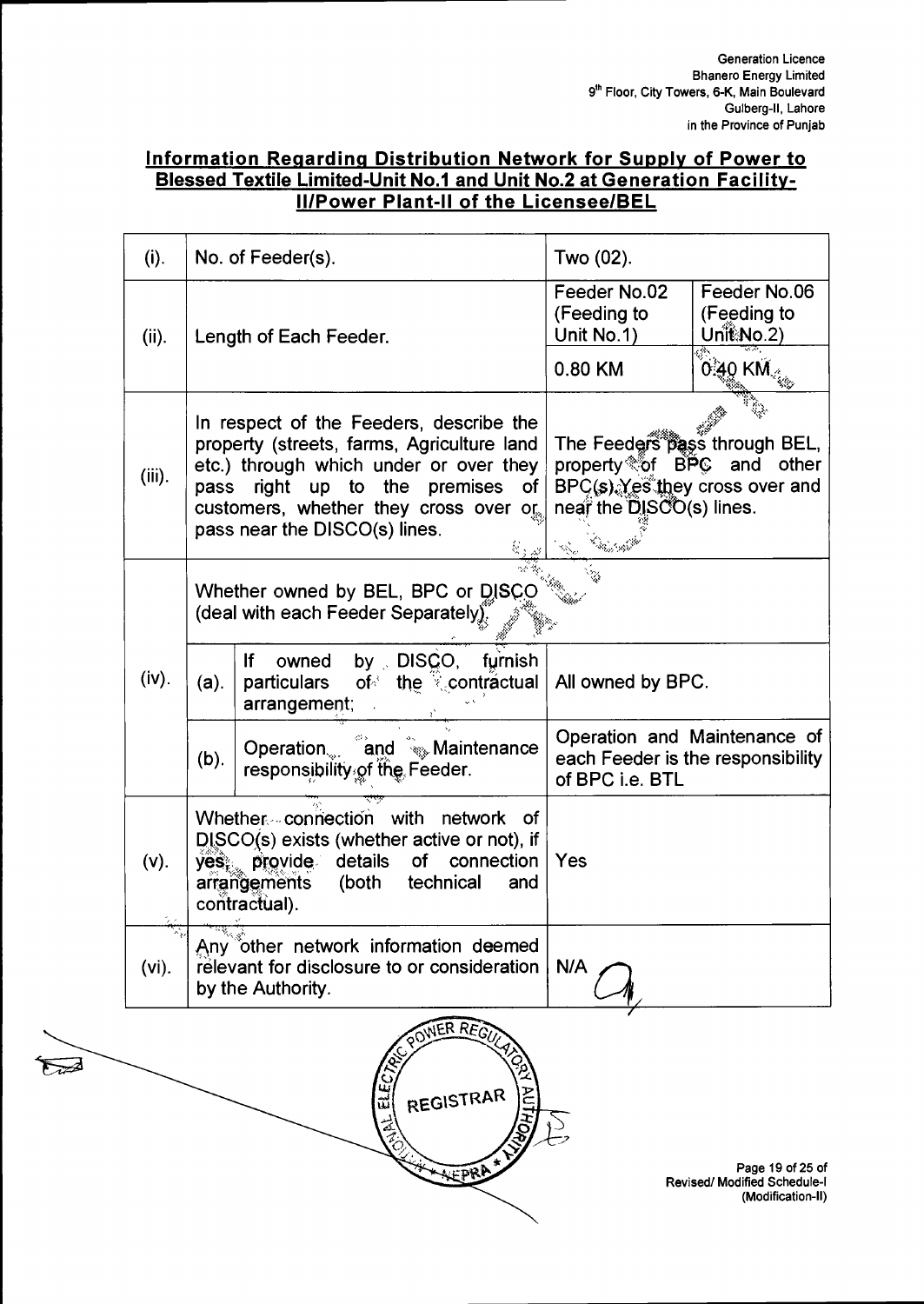### **Information Pertaining to the BPC in the Name of Faisal Spinning Mills Limited-FSML (i.e. Unit No.1 and Unit No.2) at Generation Facility-II/Power Plant-II of the Licensee/BEL**

| (i).      | Location of the BPC (distance and/or<br>identity of premises)                                           |                                                                                                                                   | 18-KM<br>Sheikhupura-Faisalabad<br>Road Feroze Watwan.                                                                                                                         |  |
|-----------|---------------------------------------------------------------------------------------------------------|-----------------------------------------------------------------------------------------------------------------------------------|--------------------------------------------------------------------------------------------------------------------------------------------------------------------------------|--|
| (ii).     | the BPC                                                                                                 | Contracted Capacity and Load Factor of                                                                                            | 5.00 MW/Variable.                                                                                                                                                              |  |
|           |                                                                                                         | <b>Specify Whether</b>                                                                                                            |                                                                                                                                                                                |  |
| $(iii)$ . | (a).                                                                                                    | The<br><b>BPC</b><br>associate<br><b>is</b><br>an<br>undertaking of the BEL-If yes,<br>specify percentage ownership of<br>equity. | The<br>$BPC_3$<br>associate<br>an<br>undertaking of<br><b>BEL</b><br>with<br>"the<br><sup>©</sup> directorship.<br>common<br>The<br>percentage ownership of equity is<br>100%. |  |
|           | (b).                                                                                                    | There are common directorships;                                                                                                   | Yes                                                                                                                                                                            |  |
|           | $(c)$ .                                                                                                 | Can exercise influence or control<br>over the other.                                                                              | Yes                                                                                                                                                                            |  |
|           | Specify                                                                                                 | Nature<br>$\omega$ of $\phi_{\psi}$ Contractual<br>Relationship.                                                                  |                                                                                                                                                                                |  |
| (iv).     | $(a)$ .                                                                                                 | Between the BPC and BEL.                                                                                                          | Firm supply of electricity on a<br>continuous basis.                                                                                                                           |  |
|           | (b).                                                                                                    | The BPC and host DISCO.                                                                                                           | FSML has a connection of 3.6<br>MW with LESCO                                                                                                                                  |  |
| (v).      | Any other network information deemed<br>relevant to disclosure to or consideration<br>by the Authority. |                                                                                                                                   | N/A                                                                                                                                                                            |  |

 $\overline{L}$ 



Page 20 of 25 of Revised/ Modified Schedule-I (Modification-II)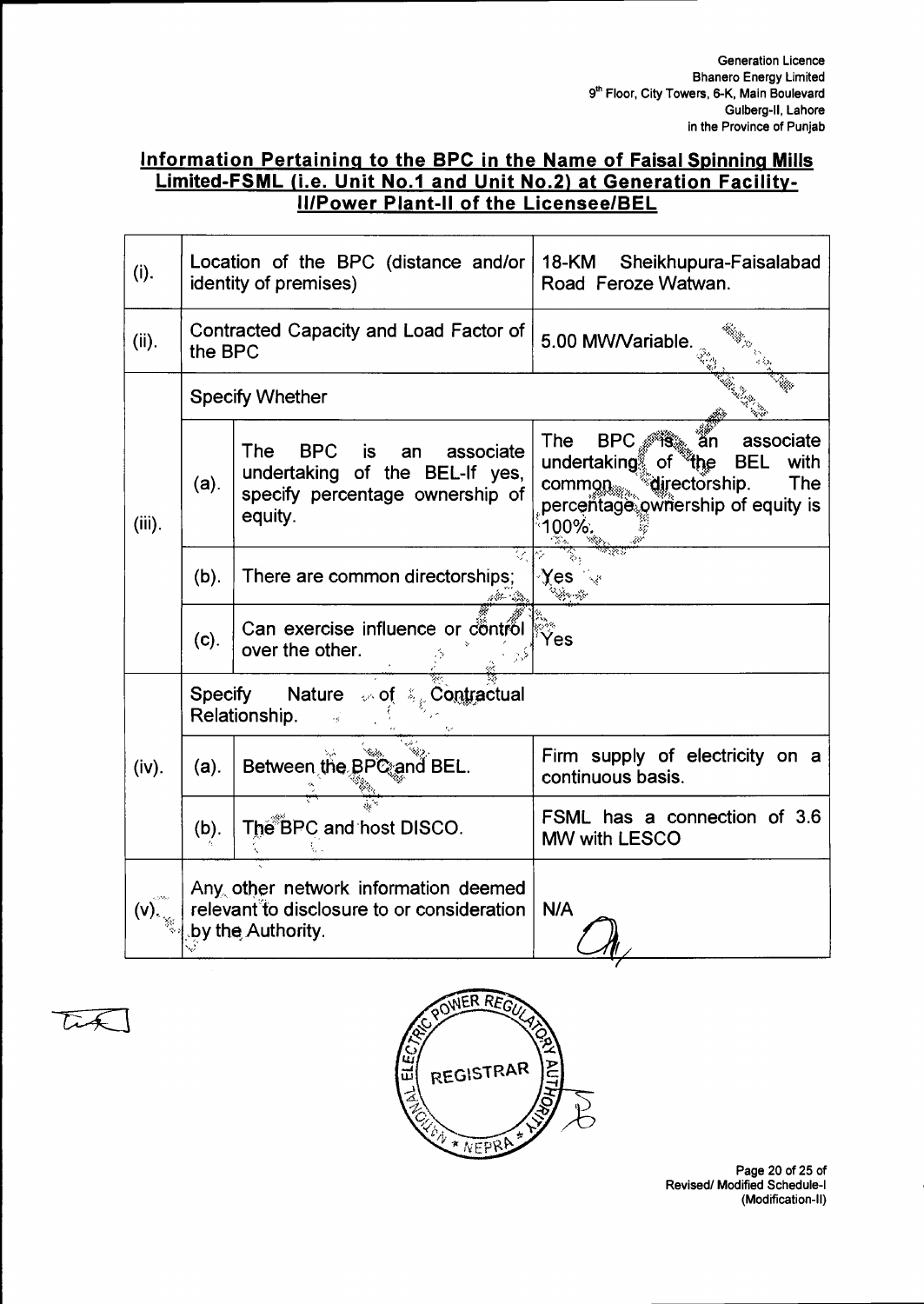### Information Regarding Distribution Network for Supply of Power to Faisal Spinning Mills Limited-FSML (i.e. Unit No.1 and Unit No.2) at **Generation Facility-II of the Licensee/BEL**

| (i).   | No.of Feeder(s)<br>Two (02)                                                                                                                                                                  |                                                                                                                                                                                                                                          |                                                                                                                                                                 |                                                                              |  |
|--------|----------------------------------------------------------------------------------------------------------------------------------------------------------------------------------------------|------------------------------------------------------------------------------------------------------------------------------------------------------------------------------------------------------------------------------------------|-----------------------------------------------------------------------------------------------------------------------------------------------------------------|------------------------------------------------------------------------------|--|
| (ii).  |                                                                                                                                                                                              | Length of Each Feeder.                                                                                                                                                                                                                   | Feeder No.04<br>(Feeding Unit<br>No.1)                                                                                                                          | Feeder No.05<br>(Feeding Unit<br>NQ <sub>2</sub>                             |  |
|        |                                                                                                                                                                                              |                                                                                                                                                                                                                                          | 0.50 KM                                                                                                                                                         | $0.40$ KM                                                                    |  |
| (iii). | pass                                                                                                                                                                                         | In respect of the Feeders, describe the<br>property (streets, farms, Agriculture land<br>etc.) through which under or over they<br>right up to the premises of<br>customers, whether they cross over or<br>pass near the DISCO(s) lines. | Both the Feeders pass through<br>BEL, property of EPC and private<br>property Yes they cross over<br>and pass near the DISCO(s)<br><sup>∕</sup> lines<br>ಿತಿ ಎ್ |                                                                              |  |
|        |                                                                                                                                                                                              | Whether owned by BEL, BPC or DISCO<br>(deal with each Feeder Separately)                                                                                                                                                                 |                                                                                                                                                                 |                                                                              |  |
| (iv).  | $(a)$ .                                                                                                                                                                                      | by DISCO, furnish <sup>®</sup><br>If owned<br>particulars<br>contractual<br>of<br>arrangement;<br>83 S                                                                                                                                   | Both owned by BPC i.e. FSML.                                                                                                                                    |                                                                              |  |
|        | (b).                                                                                                                                                                                         | 7. j.<br>Operation and Mainte<br>responsibility of the Feeder.<br>Maintenance                                                                                                                                                            | of BPC i.e. FSML                                                                                                                                                | Operation and Maintenance of<br>each Feeder is the responsibility            |  |
| (V).   | Whether connection with network of<br>DISCO exists (whether active or not), if<br>provide details<br>of connection<br>Yes<br>yes,<br>arrangements<br>(both technical<br>and<br>contractual). |                                                                                                                                                                                                                                          |                                                                                                                                                                 |                                                                              |  |
| (vi).  | Any other network information deemed<br>relevant<br>for<br>N/A<br>disclosure<br>to<br>or<br>consideration by the Authority.                                                                  |                                                                                                                                                                                                                                          |                                                                                                                                                                 |                                                                              |  |
|        |                                                                                                                                                                                              | OWER REGULA<br>REGISTRAR                                                                                                                                                                                                                 |                                                                                                                                                                 | Page 21 of 25 of<br><b>Revised/ Modified Schedule-I</b><br>(Modification-II) |  |

W \* NEPRA

أعكمتهم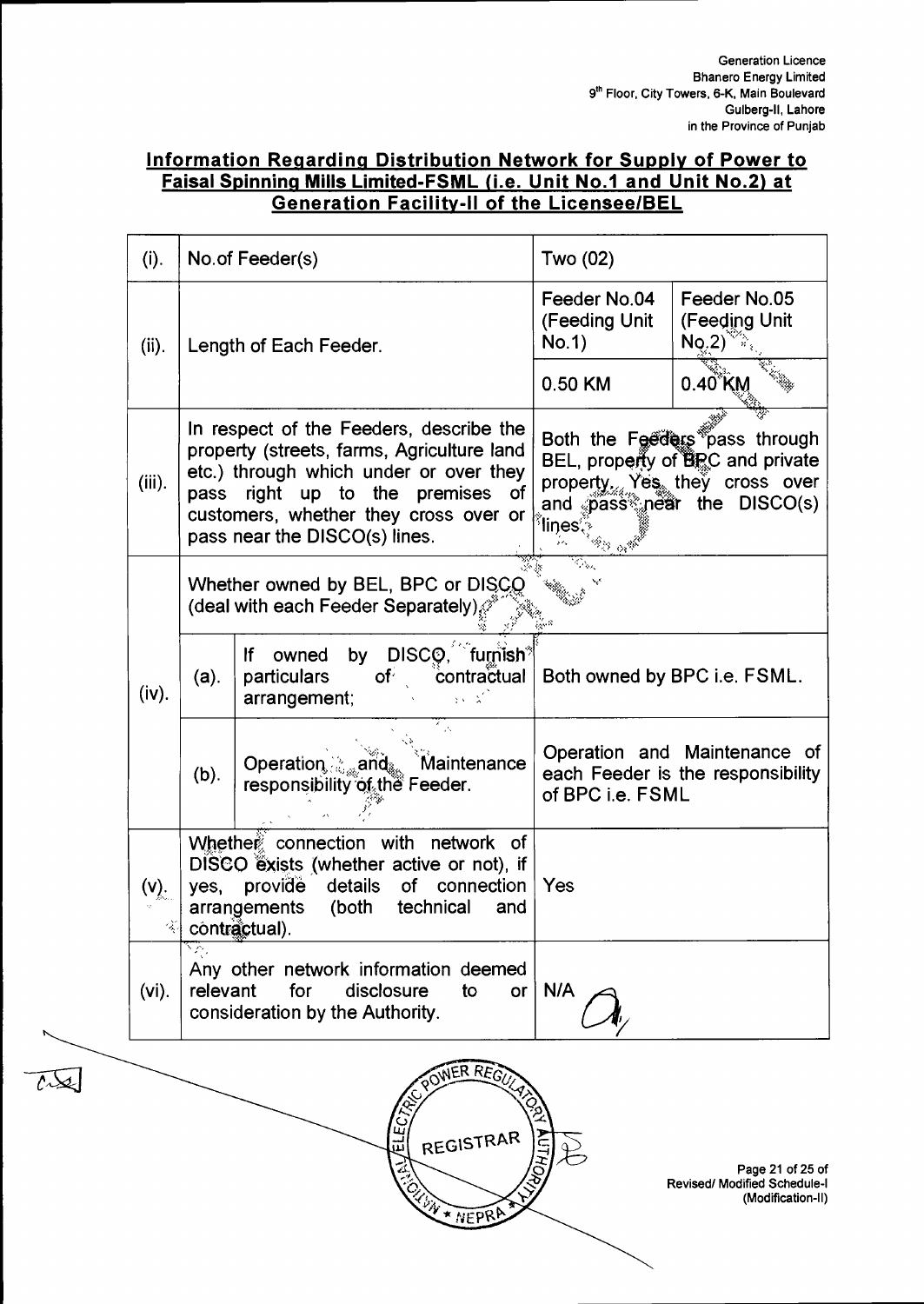### **Information Pertaining to the BPC in the Name of Umer Farms (Private) Limited-UFPL at Generation Facility-II/Power Plant-II of the Licensee/BEL**

| (i).      |                                                                                                         | Location of the BPC (distance and/or<br>identity of premises).                                                                           | 18-KM Sheikhupura-Faisalabad<br>Road Ferozewatwan.                                                                                                                                        |  |
|-----------|---------------------------------------------------------------------------------------------------------|------------------------------------------------------------------------------------------------------------------------------------------|-------------------------------------------------------------------------------------------------------------------------------------------------------------------------------------------|--|
| (ii).     | the BPC.                                                                                                | Contracted Capacity and Load Factor of                                                                                                   | 0.95 MW/Variable.                                                                                                                                                                         |  |
|           |                                                                                                         | <b>Specify Whether</b>                                                                                                                   |                                                                                                                                                                                           |  |
| $(iii)$ . | $(a)$ .                                                                                                 | <b>The</b><br><b>BPC</b><br><b>is</b><br>associate<br>an<br>undertaking of the BEL-If yes,<br>specify percentage ownership of<br>equity; | <b>The</b><br><b>BPC</b><br>associate<br>∶an<br>undertaking of<br>the<br><b>BEL</b><br>with<br>common<br>$\frac{1}{2}$ directorship.<br>The<br>percentage ownership of equity is<br>100%. |  |
|           | $(b)$ .                                                                                                 | There are common directorships;                                                                                                          | Yeś<br>高兴                                                                                                                                                                                 |  |
|           | $(c)$ .                                                                                                 | Can exercise influence or control<br>over the other.                                                                                     | Yes                                                                                                                                                                                       |  |
|           | Specify                                                                                                 | <b>Nature</b><br>of $\frac{1}{2}$ Contractual<br>Relationship.                                                                           |                                                                                                                                                                                           |  |
| (iv).     | $(a)$ .                                                                                                 | Between the BPC and BEL;                                                                                                                 | Firm supply of electricity on a<br>continuous basis                                                                                                                                       |  |
|           | $(b)$ .                                                                                                 | Between BPC and host DISCO.                                                                                                              | Yes. Connection With LESCO<br>exists                                                                                                                                                      |  |
| (v).      | Any other network information deemed<br>relevant to disclosure to or consideration<br>by the Authority. |                                                                                                                                          | N/A                                                                                                                                                                                       |  |



Page 22 of 25 of Revised/ Modified Schedule-I (Modification-II)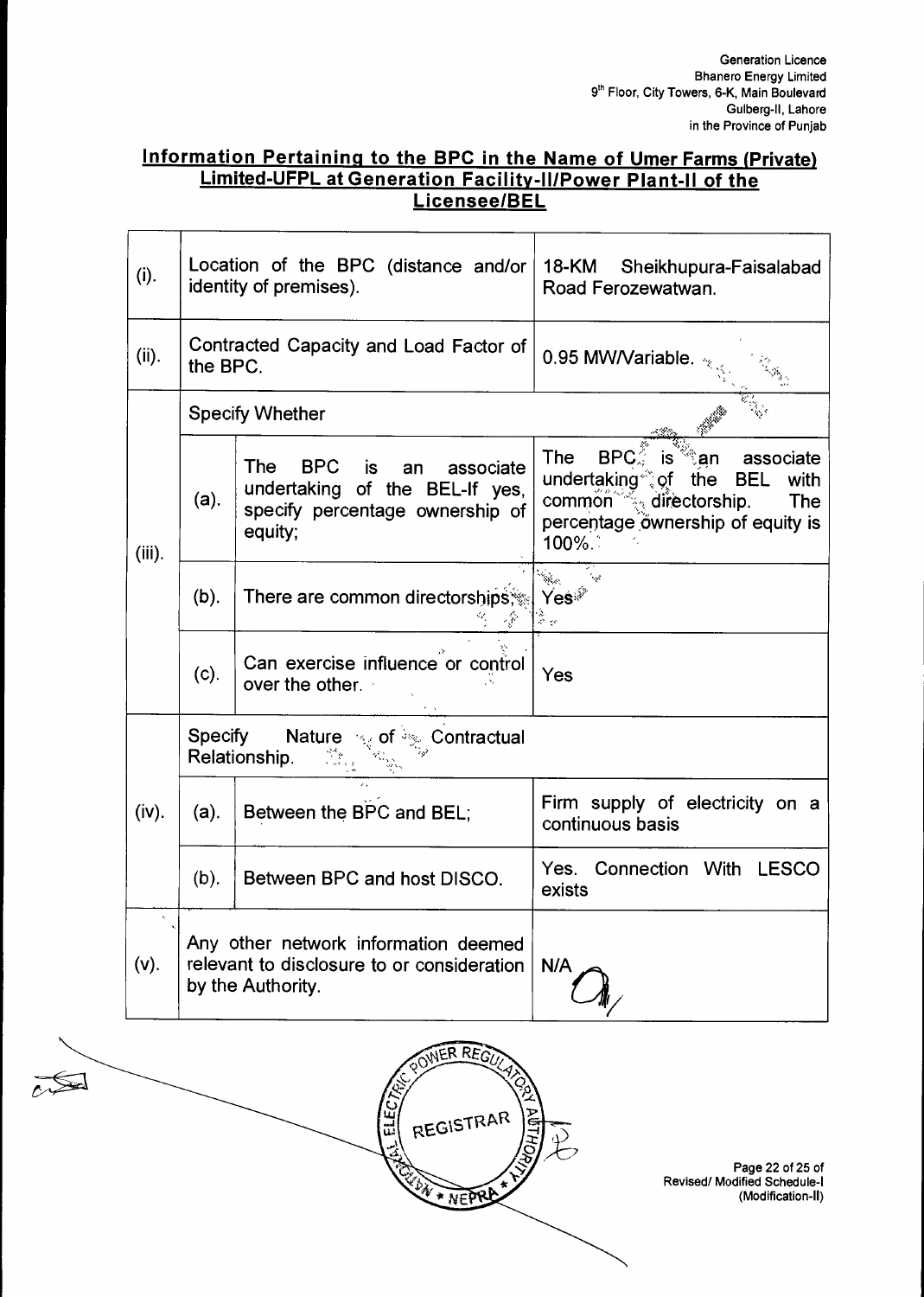### **Information Regarding Distribution Network for Supply of Power to Umer Farms (Private) Limited-UFPL at Generation Facility-II/Power Plant-II of the Licensee/BEL**

| (i).            | No. of Feeder(s)                                                                                                                                                                                                                                                                                                                                                                                                                                           | One (01)                                                                                                                                                                                                                                                                                                    |
|-----------------|------------------------------------------------------------------------------------------------------------------------------------------------------------------------------------------------------------------------------------------------------------------------------------------------------------------------------------------------------------------------------------------------------------------------------------------------------------|-------------------------------------------------------------------------------------------------------------------------------------------------------------------------------------------------------------------------------------------------------------------------------------------------------------|
| (ii).           | Length of Feeder                                                                                                                                                                                                                                                                                                                                                                                                                                           | Feeder No. 7                                                                                                                                                                                                                                                                                                |
| (iii).          | In respect of the Feeder, describe the<br>property (streets, farms, Agriculture land<br>etc.) through which under or over it<br>passes right up to the premises of<br>customers, whether it crosses over or<br>passes near the DISCO(s) lines.                                                                                                                                                                                                             | 1.20 KM<br>The Feeder passes through BEL,<br><b>Public</b><br>Property<br>(Faisalabad-<br>Sheikhupura Road), property of<br>other BPCs and BPC itself <i>Nes</i><br>Crosses over <sup>s</sup> and<br>near<br>the<br>DISCO(s) line.<br>$\mathcal{L}_{\mathcal{G}_{\mathcal{A}}^{\mathcal{G}_{\mathcal{A}}}}$ |
|                 | Whether owned by BEL, BPC or DISCO.                                                                                                                                                                                                                                                                                                                                                                                                                        |                                                                                                                                                                                                                                                                                                             |
| $(vi)$ .        | by DISCO, furnish<br><u>If</u><br>owned<br>(a).<br>particulars<br>contractual<br>of<br>arrangement;<br>$\begin{picture}(20,20) \put(0,0){\line(1,0){10}} \put(15,0){\line(1,0){10}} \put(15,0){\line(1,0){10}} \put(15,0){\line(1,0){10}} \put(15,0){\line(1,0){10}} \put(15,0){\line(1,0){10}} \put(15,0){\line(1,0){10}} \put(15,0){\line(1,0){10}} \put(15,0){\line(1,0){10}} \put(15,0){\line(1,0){10}} \put(15,0){\line(1,0){10}} \put(15,0){\line(1$ | The feeder will be constructed by<br>the Licensee/BEL or the BPC and<br>will be handed over to LESCO<br>through sale or lease as decided<br>by the parties mutually.                                                                                                                                        |
|                 | $^{\circ}$ Maintenance<br>Operation<br>and<br>(b).<br>responsibility of the Feeder.                                                                                                                                                                                                                                                                                                                                                                        | The Operation and Maintenance<br>of the Feeder will be by LESCO<br>or BEL or BPC as decided by the<br>parties mutually.                                                                                                                                                                                     |
| $(v)$ .         | Whether connection with network of<br>DISCO exists (whether active or not), if<br>provide details of connection<br>yes,<br>arrangements<br>(both<br>technical<br>and<br>contractual).                                                                                                                                                                                                                                                                      | Yes.                                                                                                                                                                                                                                                                                                        |
| $(vi)$ . $\sim$ | Any other network information deemed<br>relevant for disclosure<br>to or ∣ N/A<br>consideration by the Authority.                                                                                                                                                                                                                                                                                                                                          |                                                                                                                                                                                                                                                                                                             |
|                 | POWER REGU<br>ELECTRIC<br>REGISTRAR<br><b>EXAMPLE ANEPRA</b>                                                                                                                                                                                                                                                                                                                                                                                               | Page 23 of 25 of<br><b>Revised/ Modified Schedule-I</b><br>(Modification-II)                                                                                                                                                                                                                                |
|                 |                                                                                                                                                                                                                                                                                                                                                                                                                                                            |                                                                                                                                                                                                                                                                                                             |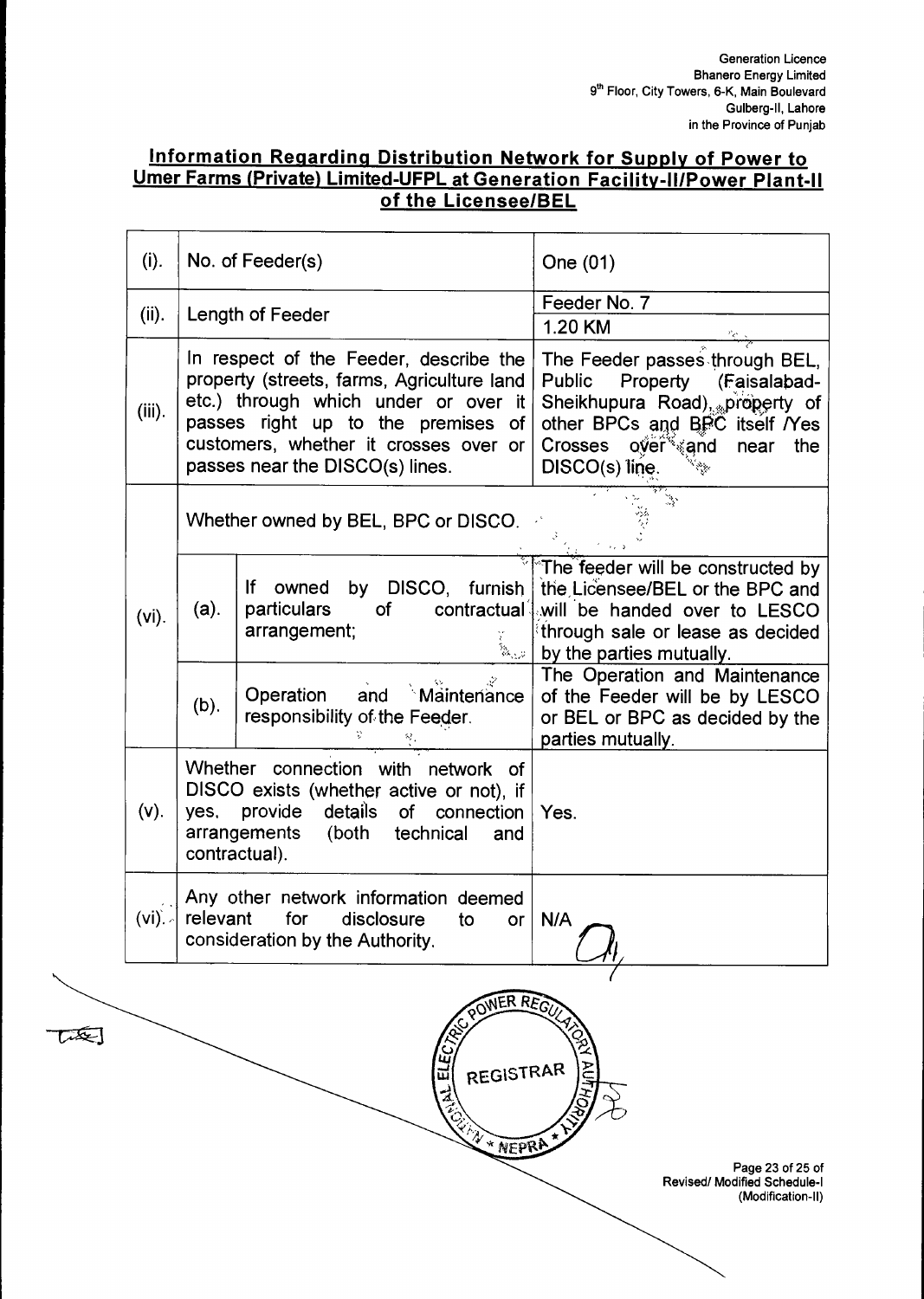Page 24 of 25 of

(Modification-II)

### **Information Pertaining to the BPC in the Name of Blessed Textile Limited-BTL (Unit No. 3) at Generation Facility-II/Power Plant-II of the Licensee/BEL**

| (i).      | Location of the BPC (distance and/or<br>identity of premises).                                          |                                                                                                                         | 18-KM Sheikhupura-Faisalabad<br>Road Ferozewatwan.                                                                                                                                         |  |
|-----------|---------------------------------------------------------------------------------------------------------|-------------------------------------------------------------------------------------------------------------------------|--------------------------------------------------------------------------------------------------------------------------------------------------------------------------------------------|--|
| (ii).     | the BPC.                                                                                                | Contracted Capacity and Load Factor of                                                                                  | 3.70 MW/Variable.                                                                                                                                                                          |  |
|           | <b>Specify Whether</b>                                                                                  |                                                                                                                         |                                                                                                                                                                                            |  |
| $(iii)$ . | $(a)$ .                                                                                                 | <b>The</b><br>BPC is<br>associate<br>an<br>undertaking of the BEL-If yes,<br>specify percentage ownership of<br>equity; | ँ.an<br><b>BPC</b><br>The<br>is.<br>associate<br>undertaking of the<br>BEL<br>with<br>commón $\sqrt[3]{\xi}$ directorship.<br><b>The</b><br>percentage ownership of equity is<br>$100\%$ . |  |
|           | $(b)$ .                                                                                                 | There are common directorships                                                                                          | Yes≫                                                                                                                                                                                       |  |
|           | (c).                                                                                                    | Can exercise influence or control<br>over the other.                                                                    | Yes                                                                                                                                                                                        |  |
|           |                                                                                                         | Specify Nature of Specify And Specify<br>Relationship.                                                                  |                                                                                                                                                                                            |  |
| (iv).     | $(a)$ .                                                                                                 | Between the BPC and BEL:                                                                                                | Firm supply of electricity on a<br>continuous basis.                                                                                                                                       |  |
| $\zeta$ 5 | $(b)$ .                                                                                                 | Between BPC and host DISCO.                                                                                             | Yes. Connection With LESCO<br>exists.                                                                                                                                                      |  |
| $(v)$ .   | Any other network information deemed<br>relevant to disclosure to or consideration<br>by the Authority. |                                                                                                                         | N/A                                                                                                                                                                                        |  |

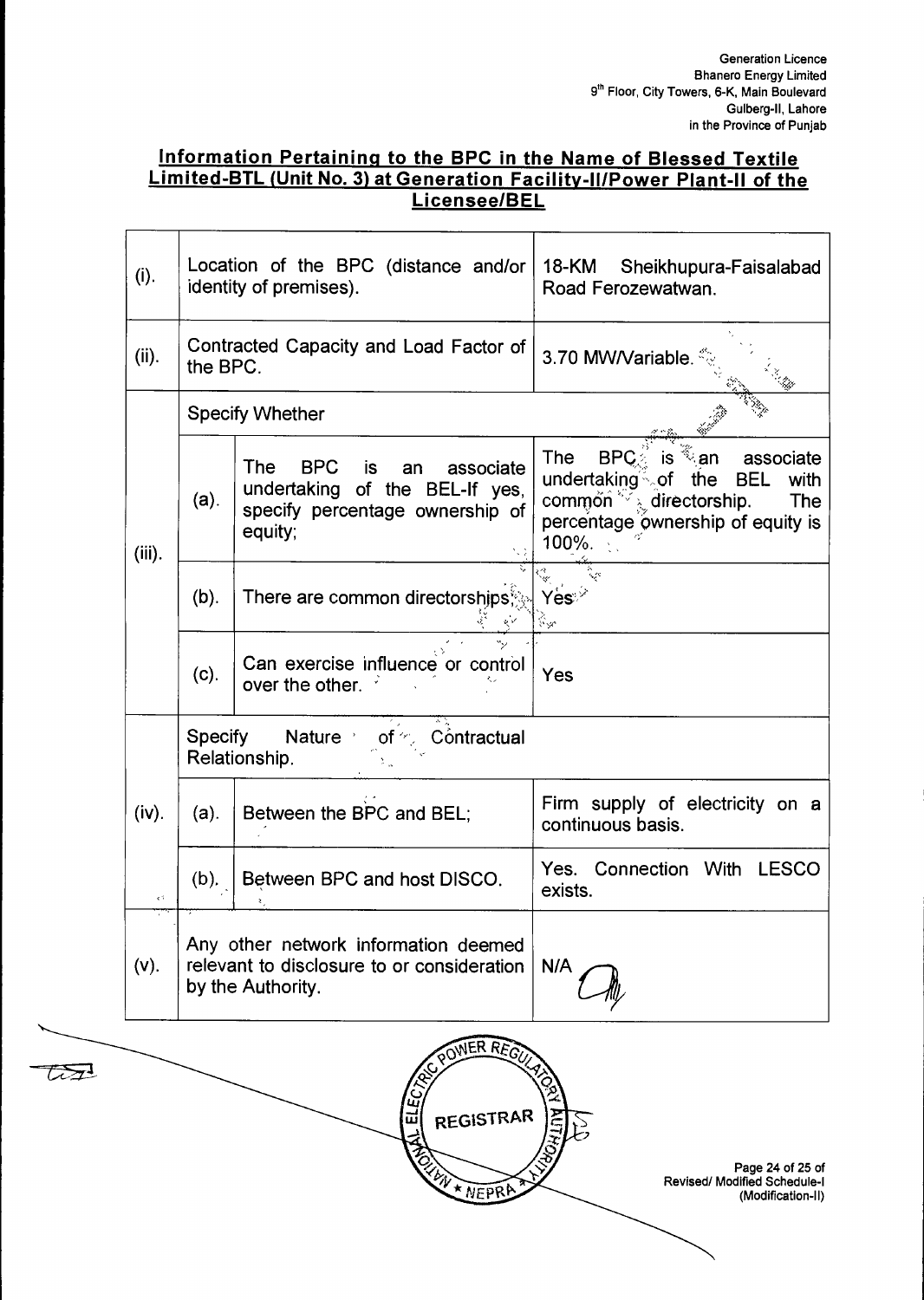### **Information Regarding Distribution Network for Supply of Power to Blessed Textile Limited-BTL (Unit No. 3) at Generation Facility-II/Power Plant-II of the Licensee/BEL**

| (i).     | No. of Feeder(s)                                                                                                                                                                                                                               |                                                                                                          | One (01)                                                                                                                                                                              |  |
|----------|------------------------------------------------------------------------------------------------------------------------------------------------------------------------------------------------------------------------------------------------|----------------------------------------------------------------------------------------------------------|---------------------------------------------------------------------------------------------------------------------------------------------------------------------------------------|--|
| (ii).    | Length of Feeder                                                                                                                                                                                                                               |                                                                                                          | Feeder No. 7<br>1.00 KM                                                                                                                                                               |  |
| (iii).   | In respect of the Feeder, describe the<br>property (streets, farms, Agriculture land<br>etc.) through which under or over it<br>passes right up to the premises of<br>customers, whether it crosses over or<br>passes near the DISCO(s) lines. |                                                                                                          | The Feeder passes through BEL,<br><b>Public</b><br>Property (Faisalabad-<br>Sheikhupura Road) and Property<br>of BPC/Yes Crosses over and<br>near the DISCO(s) line.                  |  |
|          | Whether owned by BEL, BPC or DISCO.                                                                                                                                                                                                            |                                                                                                          |                                                                                                                                                                                       |  |
| $(vi)$ . | (a).                                                                                                                                                                                                                                           | by DISCO, furnish<br>If owned<br>particulars<br>contractual<br>of<br>arrangement;                        | $*_{\mathbb{R}}$ The feeder will be constructed by<br>the Licensee/BEL or the BPC and<br>will be handed over to LESCO<br>through sale or lease as decided<br>by the parties mutually. |  |
|          | (b).                                                                                                                                                                                                                                           | Operation<br>and<br>Maintenance<br>responsibility of the Feeder.                                         | The Operation and Maintenance<br>of the Feeder will be by LESCO<br>or BEL or BPC as decided by the<br>parties mutually.                                                               |  |
| (v).     | Whether connection with network of<br>DISCO exists (whether active or not), if<br>provide<br>details<br>of<br>connection<br>yes,<br>arrangements<br>(both<br>technical<br>and<br>contractual).                                                 |                                                                                                          | Yes.                                                                                                                                                                                  |  |
| $(vi)$ . | relevant                                                                                                                                                                                                                                       | Any other network information deemed<br>for<br>disclosure<br>to<br>or<br>consideration by the Authority. | N/A                                                                                                                                                                                   |  |
|          |                                                                                                                                                                                                                                                |                                                                                                          |                                                                                                                                                                                       |  |

<u>(ଜୁମ</u>

|<br>XUTA

REGISTRAR

I EIPIRA

لكيلج

Page 25 of 25 of Revised/ Modified Schedule-I (Modification-II)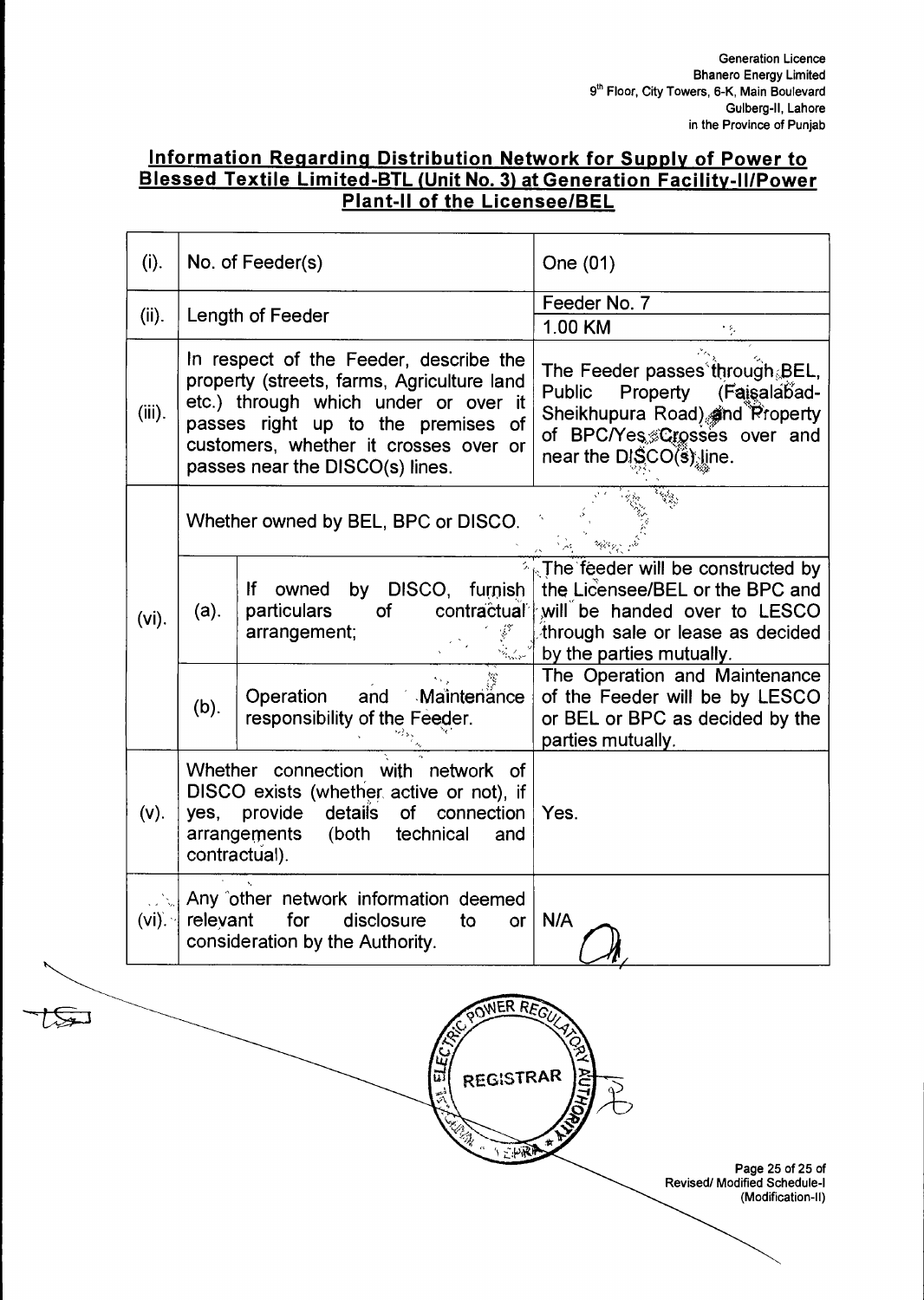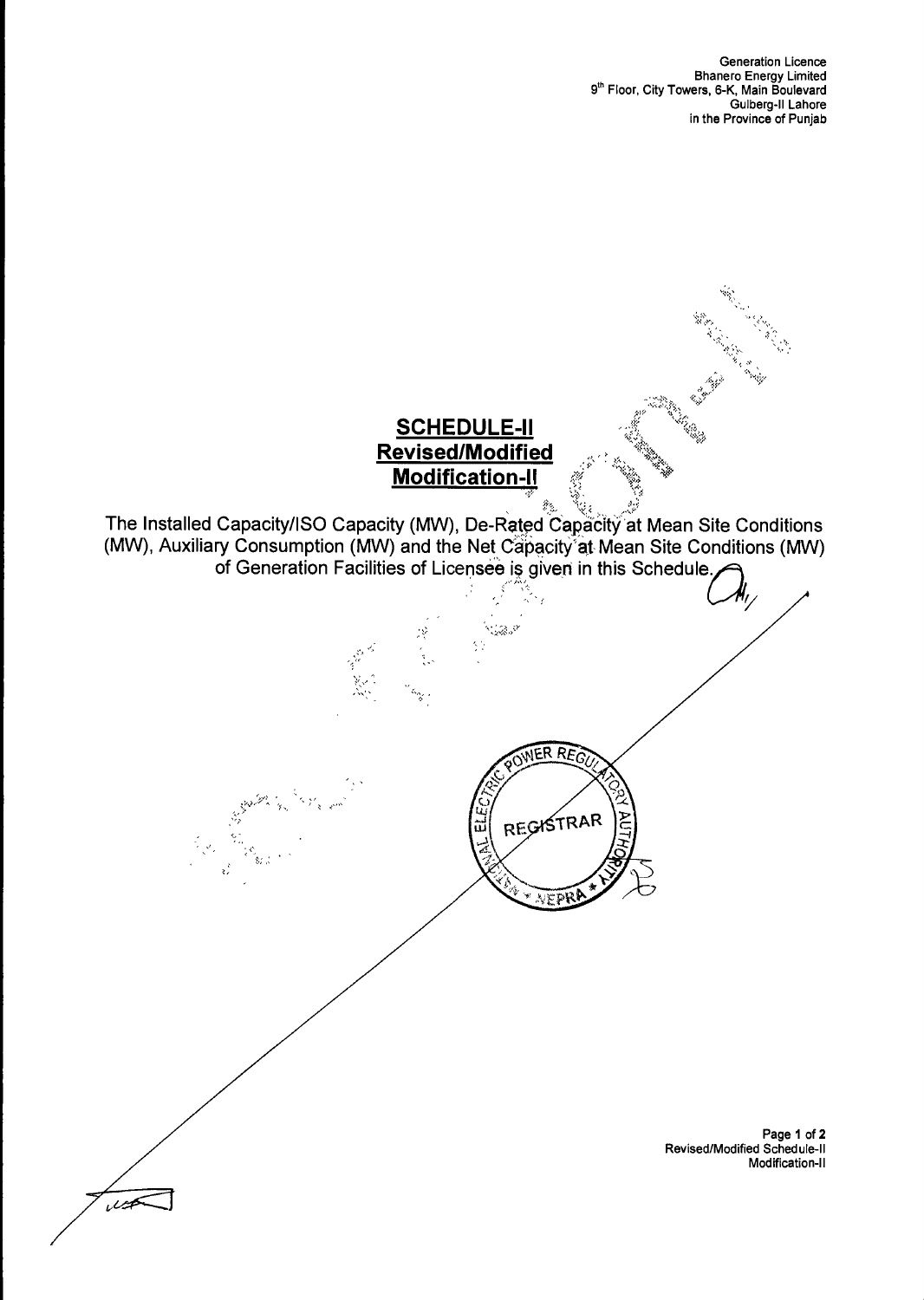### **SCHEDULE-II**

|      |                                                                                                                                 | Generation<br>Facility-I/<br>Plant-I | Generation<br>Facility-II/<br>Plant-II | Total                |
|------|---------------------------------------------------------------------------------------------------------------------------------|--------------------------------------|----------------------------------------|----------------------|
| (1). | <b>Total Gross Installed</b><br>Capacity of the<br>Generation<br>Facility/Facilities.                                           | 3.635<br><b>MW</b>                   | 33.695<br><b>MW</b>                    | 37.33<br>МW          |
| (2). | De-Rated Capacity of<br>the Generation<br>Facility/Facilities.                                                                  | 3.635<br><b>MW</b>                   | 33.695<br>MW                           | 37.33<br>МW          |
| (3). | <b>Auxiliary Consumption of</b><br>the Generation<br>Facility/Facilities.                                                       | 0.0985<br><b>MW</b>                  | 0,555                                  | 0.6535<br><b>MW</b>  |
| (4). | <b>Total Installed Net</b><br>Capacity of the<br>Generation<br><b>Facility/Facilities at</b><br><b>Reference Site Condition</b> | 3.5365<br>MΜ                         | 33.14<br><b>MW</b>                     | 36.6765<br><b>MW</b> |

### **Note**

 $\sum_{i=1}^{N-1}$ 

 $\phi_{\rm g}$ 

k,

ria no

All the above figure are indicative as provided by the Licensee. The Net Capacity available to Power Purchaser or Bulk Power Consumer for dispatch will be determined through procedure (s) contained in the Energy Purchased Agreement, any Bi-lateral Agreement (s) or any other applicable document(s).

 $\mathbb{S}_{\mathbb{Z}_{2n}}^n$ 



Page **2** of **2**  Revised/Modified Schedule-II Modification-II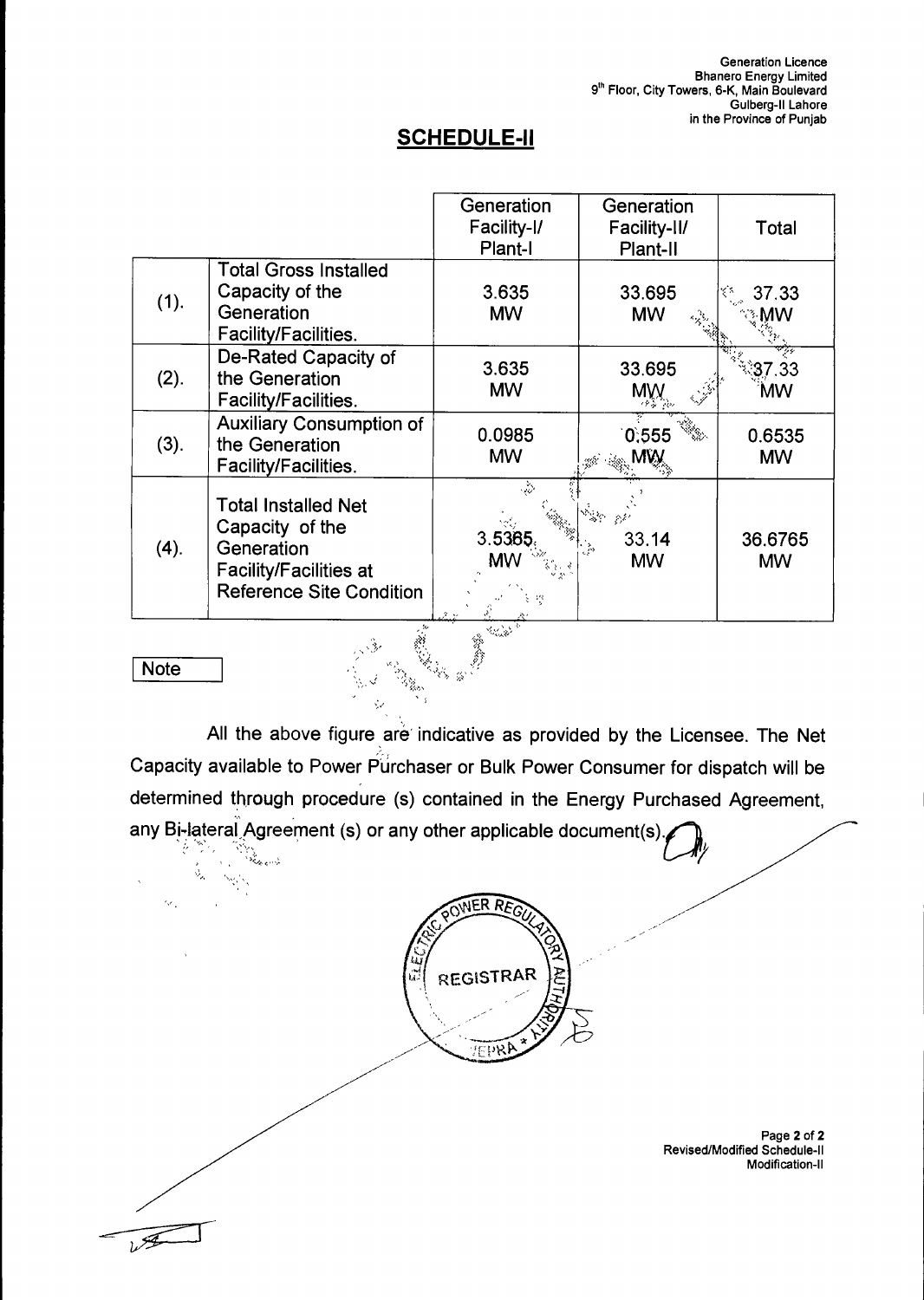### **Amended/Revised Authorization by National Electric Power Regulatory Authority**

### **To**

### **Bhanero Energy Limited (BEL)**

**Incorporated under the Companies Ordinance, 1984 Under Certificate of incorporation No.K-05090, Dated June 5, 1994** 

### **NEPRA GENERATION LICENCE No. SGC/013/200**

### **For**

### **Sale to Bulk Power Consumer**

Pursuant to Section-21 of the NEPRA Act and Rules-7 of the NEPRA Licensing (Generation) Rules, 2000, the Authority hereby authorizes BEL/Licensee to engage in Second-Tier Supply business, limited to the following consumers also mentioned in Schedule-I of the Generation Licence No. SGC/013/2002. Earlier authorization granted is hereby cancelled and replaced with the following consumers;

### (A). Bhanero Energy Limited (Generation Facility-I/Power Plant-I)

1. Bhanero Textile Mills No. 1, E-2, S.I.T.E Kotri.

(B). Bhanero Energy Limited (Generation Facility-II/Power Plant-II) ris (ju

> 1. Bhanero Textile Mills Limited No. 2, 18.5 KM Sheikhupura-Faisalabad Road Ferozewatwan.

> 2. Blessed Textile Limited No.1, 18-KM Sheikhupura-Faisalabad Road Ferozewatwan

ER REG 1,4) م<br>ما **REGISTRAR** m 利亚伯子

Page **1** of **2**